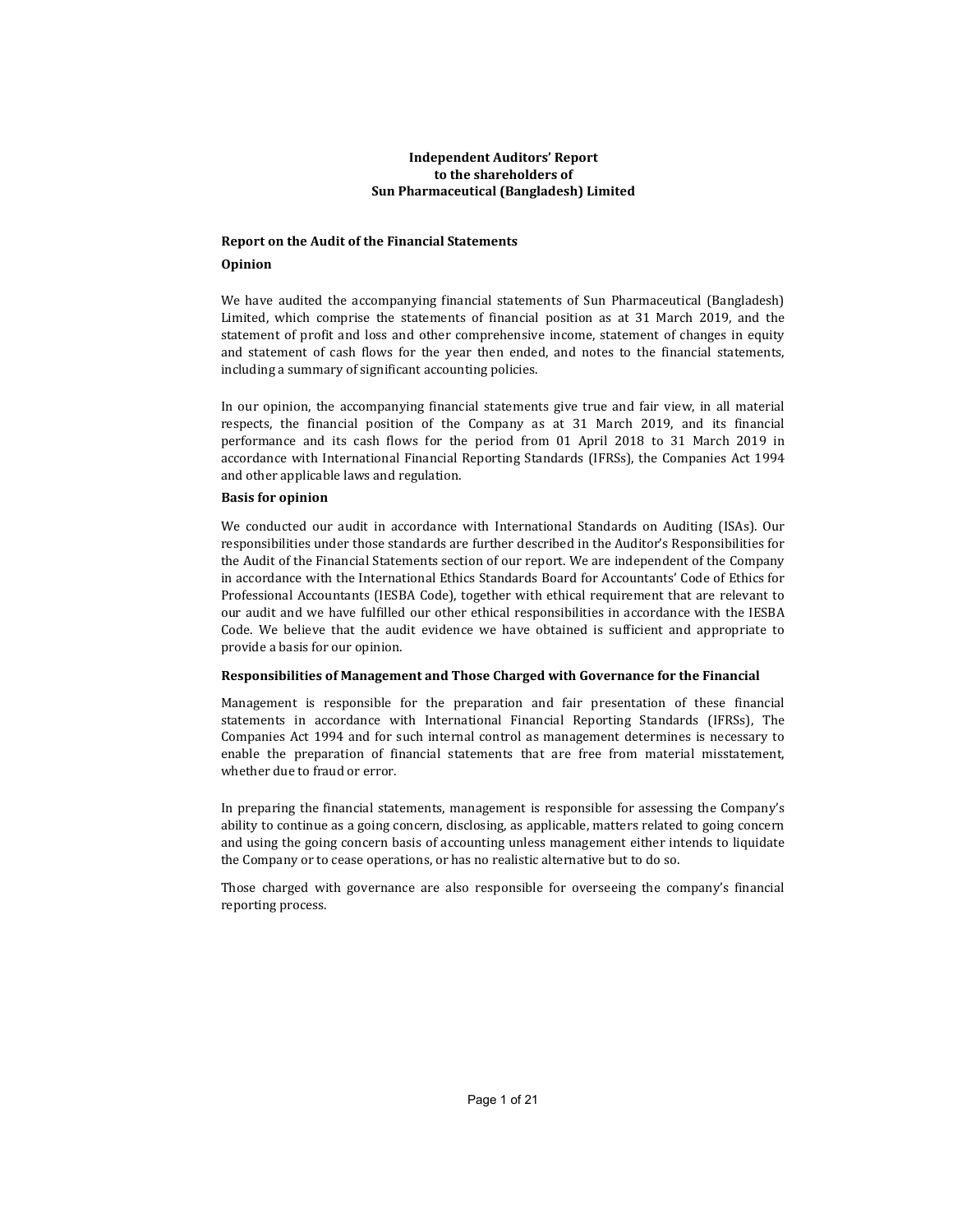### Auditors' Responsibility to the Audit of the Financial Statements

Our objectives are to obtain reasonable assurance about whether the financial statements as a whole are free from material misstatement, whether due to fraud or error, and to issue an auditor's report that includes our opinion. Reasonable assurance is a high level of assurance, but is not a guarantee that an audit conducted in accordance with ISAs will always detect a material misstatement when it exists. Misstatements can arise from fraud or error and are considered material if, individually or in the aggregate, they could reasonably be expected to influence the economic decisions of users taken on the basis of these financial statements.

As part of an audit in accordance with ISAs, we exercise professional judgement and maintain professional skepticism throughout the audit. We also:

Identify and assess the risks of material misstatement of the financial statements, whether due to fraud or error, design and perform audit procedures responsive to those risks, and obtain audit evidence that is sufficient and appropriate to provide a basis for our opinion. The risk of not detecting a material misstatement resulting from fraud is higher than for one resulting from error, as fraud may involve collusion, forgery, intentional omissions, misrepresentations, or the override of internal control.

Obtain an understanding of internal control relevant to the audit in order to design audit procedures that are appropriate in the circumstances but not for the purpose of expressing an opinion on the effectiveness of the Company's internal control.

Evaluate the appropriateness of accounting policies used and the reasonableness of accounting estimates and related disclosures made by management.

Conclude on the appropriateness of management's use of the going concern basis of accounting and, based on the audit evidence obtained, whether a material uncertainty exists related to events or conditions that may cast significant doubt on the Company's ability to continue as a going concern. Our conclusions are based on the audit evidence obtained up to the date of our auditor's report. However, future events or conditions may cause the Company to cease to continue as a going concern.

Evaluate the overall presentation, structure and content of the financial statements, including the disclosures, and whether the financial statements represent the underlying transactions and events in a manner that achieves fair presentation.

· Obtain sufficient appropriate audit evidence regarding the financial information of the entities or business activities within the Company to express an opinion on the financial statements. We are responsible for the direction, supervision and performance of the Company audit. We remain solely responsible for our audit opinion.

We communicate with those charged with governance regarding, among other matters, the planned scope and timing of the audit and significant audit findings, including any significant deficiencies in internal control that we identify during our audit.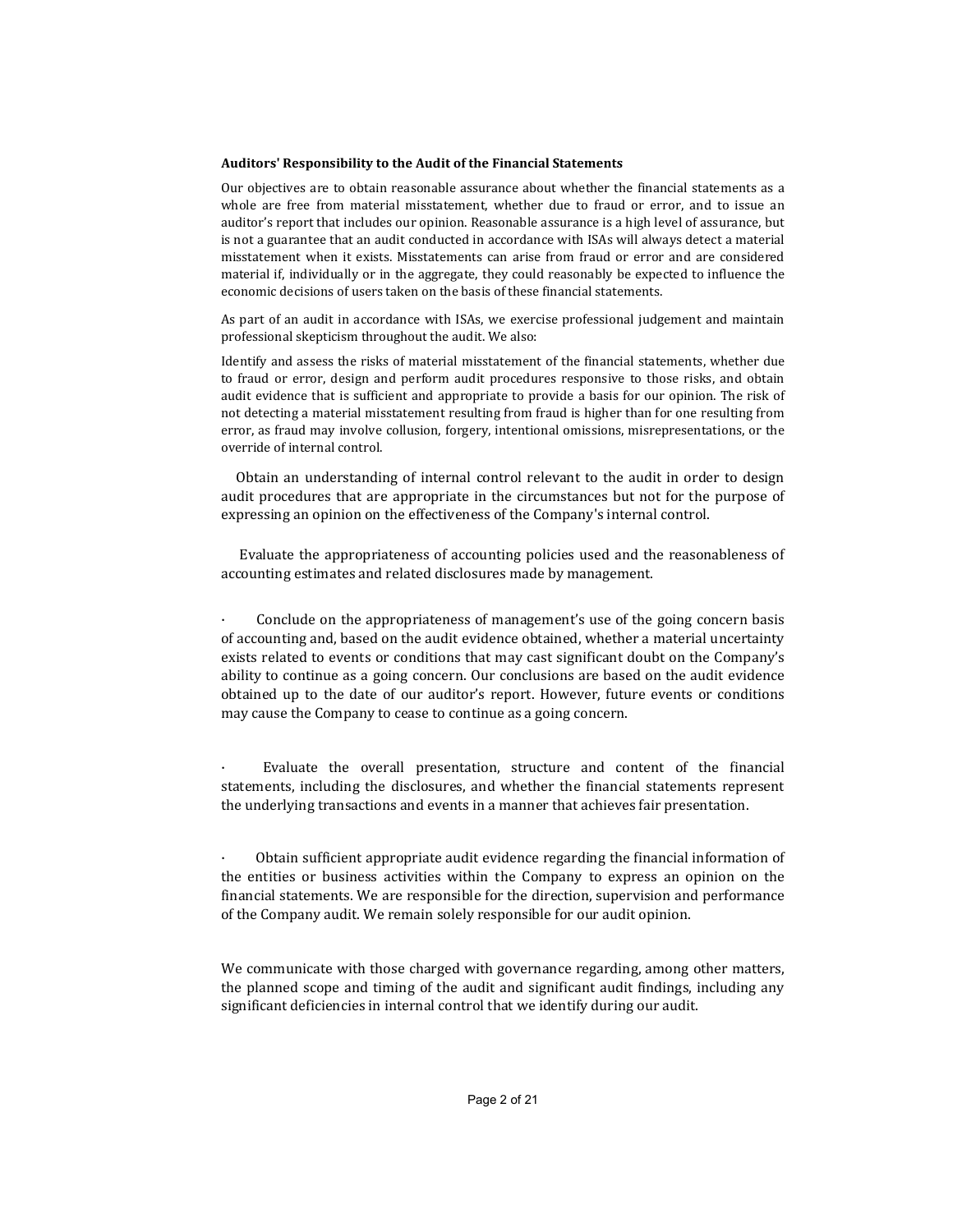## Report on Other Legal and Regulatory Requirements

In accordance with the Companies Act, 1994 we also report the following:

a) we have obtained all the information and explanations which to the best of our knowledge and belief were necessary for the purposes of our audit and made due verification thereof;

b) in our opinion, proper books of account as required by law have been kept by the company so far as it appeared from our examination of those books; and

c) the company's statement of financial position and statement of profit or loss and other comprehensive income dealt with by the report are in agreement with the books of account and return.

Dated: 02 May 2019

Dhaka Chartered Accountants Ahmed Mashuque & Co.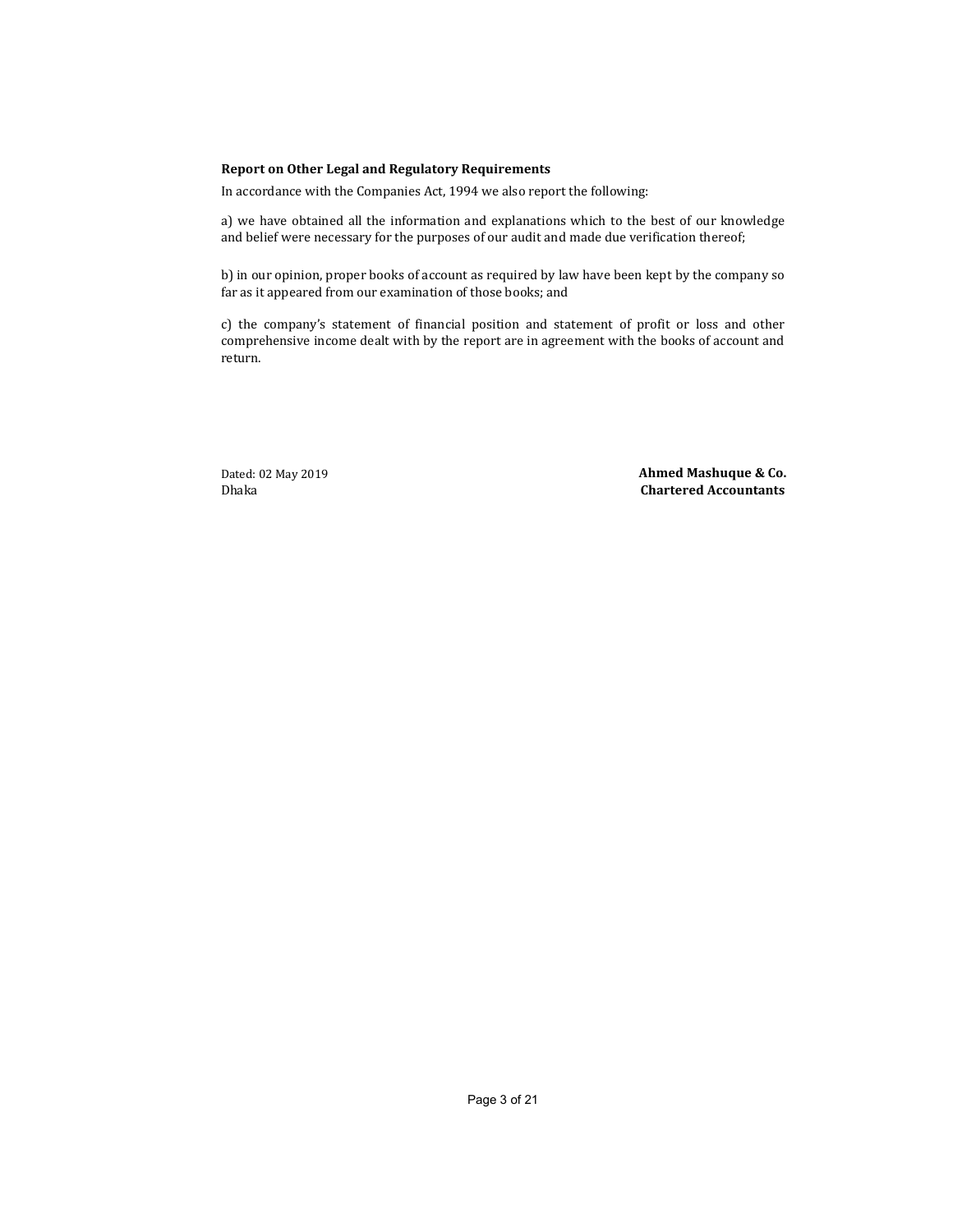### Statement of financial position Sun Pharmaceutical (Bangladesh) Limited As on March 31, 2019

|                                            |              | <b>Amount in Taka</b> |               |  |
|--------------------------------------------|--------------|-----------------------|---------------|--|
|                                            | <b>Notes</b> | 31-Mar-19             | 31-Mar-18     |  |
| <b>ASSETS</b>                              |              |                       |               |  |
| Non current assets                         |              | 399,280,751           | 368,820,948   |  |
| Property, plant and equipment              | 4.00         | 367,113,544           | 352,678,064   |  |
| Capital work-in-progress                   |              | 16,179,558            | 14,964,334    |  |
| Long term deposits                         |              | 15,987,649            | 1,178,550     |  |
|                                            |              |                       |               |  |
| <b>Current assets</b>                      |              | 2,081,057,980         | 1,584,102,057 |  |
| Inventories                                | 5.00         | 581,268,437           | 453,276,314   |  |
| Trade and other receivables                | 6.00         | 59,730,566            | 41,298,352    |  |
| Advances, deposits and prepayments         | 7.00         | 190,423,975           | 129,967,069   |  |
| Cash and cash equivalents                  | 8.00         | 1,249,635,002         | 959,560,322   |  |
|                                            |              |                       |               |  |
| <b>TOTAL ASSETS</b>                        |              | 2,480,338,730         | 1,952,923,005 |  |
| <b>EQUITY AND LIABILITIES</b>              |              |                       |               |  |
| Equity                                     |              | 1,692,008,537         | 1,406,652,661 |  |
| Share capital                              | 9.00         | 60,000,000            | 60,000,000    |  |
| Share money deposits                       | 10.00        | 56,929,462            | 56,929,462    |  |
| Retained earnings                          | 11.00        | 1,575,079,075         | 1,289,723,199 |  |
| Liability                                  |              |                       |               |  |
| <b>Non current liabilities</b>             |              | 73,942,662            | 69,191,973    |  |
| Deferred tax liabilities                   | 11.00        | 73,942,662            | 69,191,973    |  |
|                                            |              |                       |               |  |
| <b>Current liabilities</b>                 |              | 714,387,531           | 477,078,371   |  |
| Trade payable and liabilities for expenses | 12.00        | 704,203,703           | 468,019,333   |  |
| Current tax liabilities                    | 13.00        | 10,183,828            | 9,059,038     |  |
| <b>Total liabilities</b>                   |              | 788,330,193           | 546,270,344   |  |
| <b>TOTAL EQUITY AND LIABILITIES</b>        |              | 2,480,338,730         | 1,952,923,005 |  |

These financial statements should be read in conjunction with the annexed notes.

Managing Director **Director Primarily Example 2** Finance Controller **Director Director** 

Finance Controller

As per our annexed report of same date.

Dated: 02 May 2019 Dhaka.

 Ahmed Mashuque & Co. Chartered Accountants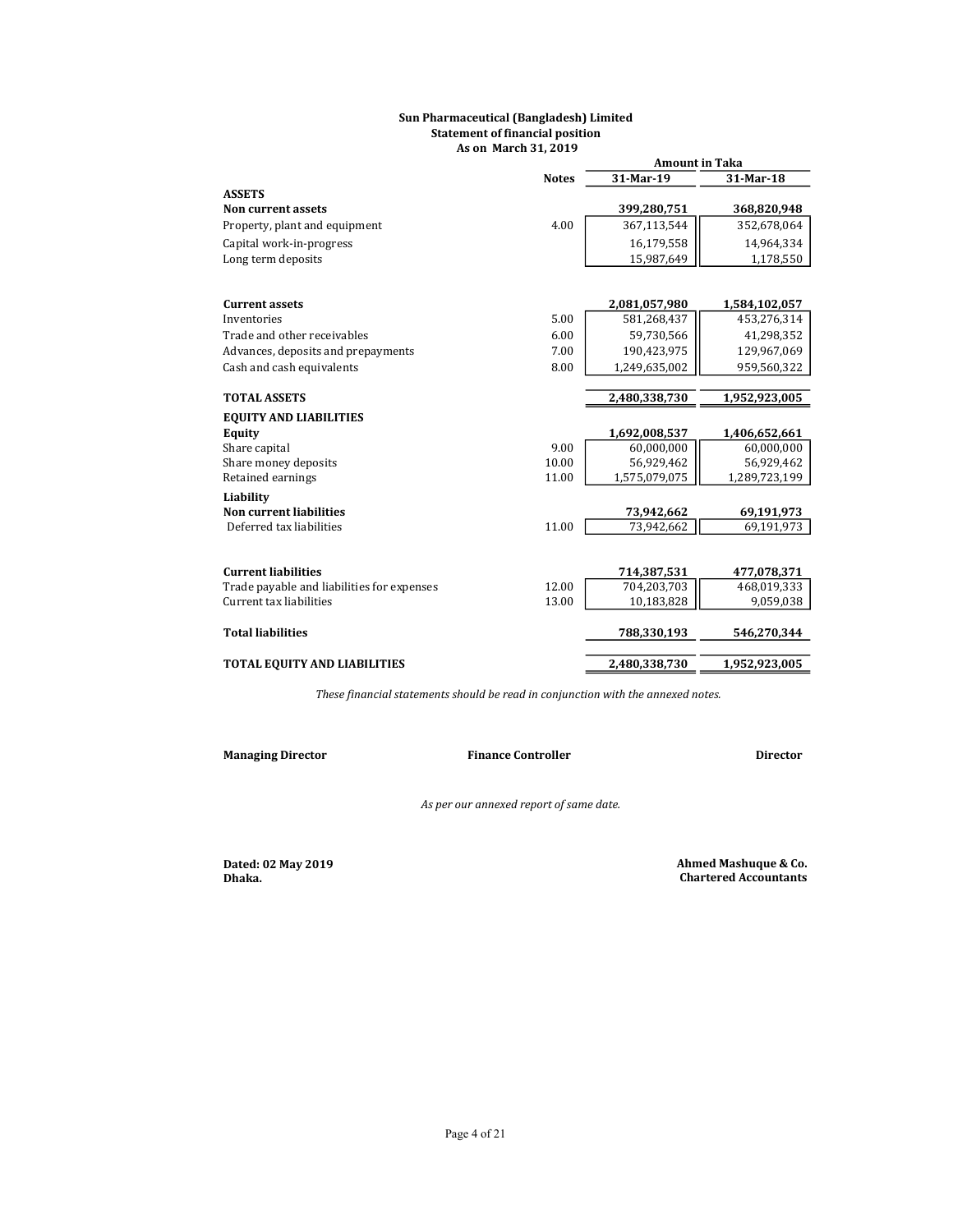## Sun Pharmaceutical (Bangladesh) Limited Statement of profit or loss and other comprehensive income For the year ended March 31, 2019

|                                                             |              | <b>Amount in Taka</b> |                     |  |
|-------------------------------------------------------------|--------------|-----------------------|---------------------|--|
|                                                             |              | April 01,2018<br>to   | April 01,2017<br>to |  |
|                                                             | <b>Notes</b> | March 31, 2019        | March 31, 2018      |  |
| Revenue                                                     |              | 2,051,185,738         | 1,697,101,021       |  |
| Net sales revenue                                           | 14.00        | 2,051,185,738         | 1,697,101,021       |  |
| <b>Less: Expenditures</b>                                   |              | 1,570,432,451         | 1,299,660,521       |  |
| Cost of materials                                           | 16.00        | 595,965,515           | 525,613,652         |  |
| Changes in inventory of finished goods and work in progress | 17.00        | 31,845,079            | (3,685,417)         |  |
| Personnel cost                                              | 18.00        | 267,244,770           | 253,735,616         |  |
| Operating and other expenses                                | 19.00        | 231,554,860           | 158,743,009         |  |
| Selling, marketing and distribution expenses                | 20.00        | 416,732,929           | 339,083,016         |  |
| Depreciation                                                |              | 27,089,298            | 26,170,645          |  |
| <b>Profit From Operations</b>                               |              | 480,753,287           | 397,440,500         |  |
| Other income                                                | 15.00        | 1,794,839             | 327,507             |  |
| Add: Interest income                                        |              | 27,737,260            | 18,940,139          |  |
| Add: Foreign exchange gain                                  |              |                       |                     |  |
| <b>Profit before contribution to WPPF</b>                   |              | 510,285,386           | 416,708,146         |  |
| Contribution to Workers' profit participation fund          |              | 24,299,304            | 19,843,245          |  |
| Profit before income tax                                    |              | 485,986,082           | 396,864,901         |  |
| Less: Income tax expense:                                   |              | 200,630,206           | 154,101,201         |  |
| Current tax                                                 |              | 195,879,517           | 149,281,027         |  |
| Deferred tax                                                |              | 4,750,689             | 4,820,174           |  |
| Net profit after income tax                                 |              | 285,355,876           | 242,763,700         |  |
| Other comprehensive income                                  |              |                       |                     |  |
| <b>Total comprehensive income</b>                           |              | 285,355,876           | 242,763,700         |  |
|                                                             |              |                       |                     |  |
| Earning per share                                           |              | 475.59                | 404.61              |  |
| Number of Shares used to compute EPS                        |              | 600,000               | 600,000             |  |

These financial statements should be read in conjunction with the annexed notes.

# Managing Director **Example 2** Finance Controller **Controller Example 2** Director

As per our annexed report of same date.

Dated: 02 May 2019 Dhaka.

 Chartered Accountants Ahmed Mashuque & Co.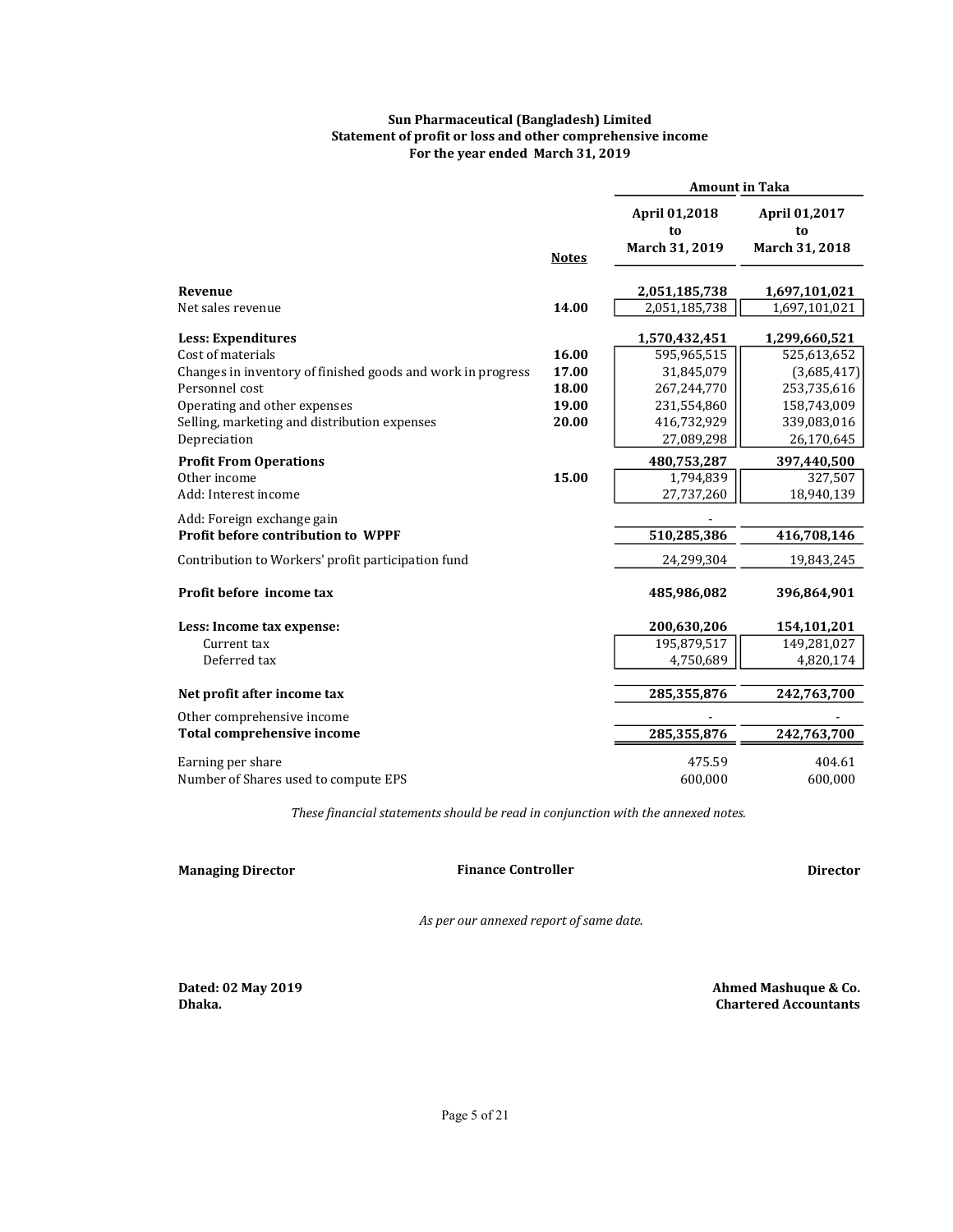## Sun Pharmaceutical (Bangladesh) Limited Statement of changes in equity For the year ended March 31, 2019

|                                                       |               |                                |                             | <b>Amount in Taka</b> |
|-------------------------------------------------------|---------------|--------------------------------|-----------------------------|-----------------------|
| <b>Particulars</b>                                    | Share capital | <b>Share money</b><br>deposits | Retained<br><b>Earnings</b> | Total                 |
| Balance as at 01 April 2017                           | 60,000,000    | 56,929,462                     | 1,050,626,544               | 1,167,556,006         |
| Prior year adjustment for income<br>tax AY(2015-2016) |               |                                | (3,667,046)                 | (3,667,046)           |
| Total comprehensive income                            |               |                                | 242,763,700                 | 242,763,700           |
| Balance as at 31 March 2018                           | 60,000,000    | 56,929,462                     | 1,289,723,198               | 1,406,652,660         |
| Balance as at 01 April 2018                           | 60.000.000    | 56,929,462                     | 1.289.723.198               | 1.406.652.660         |
| Total comprehensive income                            |               |                                | 285.355.876                 | 285.355.876           |
| Balance as at 31 March 2019                           | 60,000,000    | 56,929,462                     | 1,575,079,075               | 1,692,008,537         |

These financial statements should be read in conjunction with the annexed notes.

Managing Director **Director Controller Example 2 Director Director** Finance Controller

As per our annexed report of same date.

Dated: 02 May 2019 Dhaka.

 Ahmed Mashuque & Co. Chartered Accountants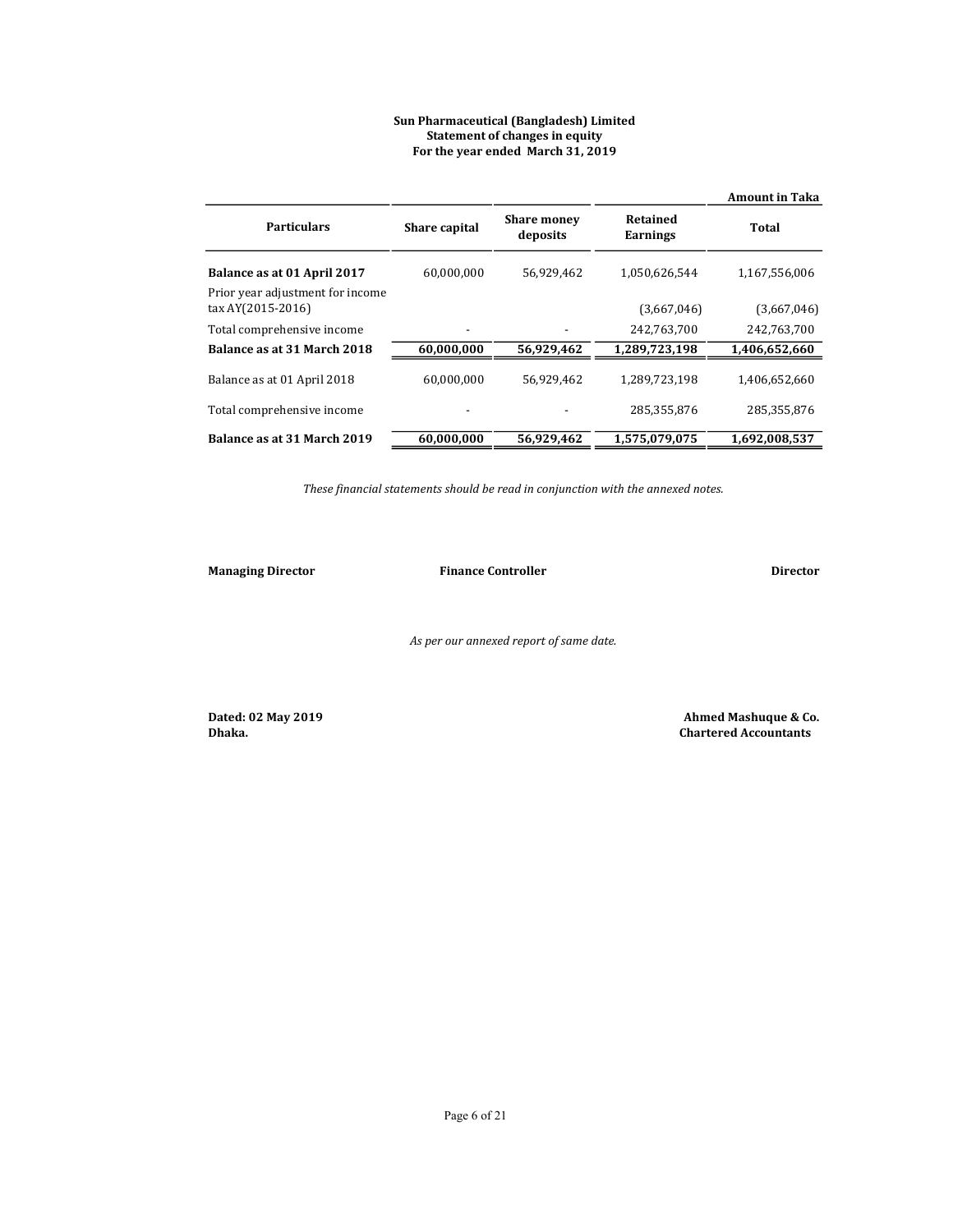## Sun Pharmaceutical (Bangladesh) Limited Statement of cash flows For the year ended March 31, 2019

|                                                        | <b>Amount in Taka</b> |                    |
|--------------------------------------------------------|-----------------------|--------------------|
| <b>Particulars</b>                                     | 2018-2019             | 2017-2018          |
| Cash flows from operating activities                   |                       |                    |
| Receipts from customers                                | 2,032,789,092         | 1,706,332,992      |
| Payments to suppliers, employees and other             | (1,536,476,098)       | (1, 196, 157, 483) |
| Other Income                                           | 1,794,839             | 327,507            |
| Income tax paid                                        | (194,754,727)         | (151, 795, 888)    |
| Net cash generated from operating activities (A)       | 303,353,106           | 358,707,128        |
|                                                        |                       |                    |
| Cash flows from investing activities                   |                       |                    |
| Acquisition of property, plant and equipment           | (43, 152, 674)        | (11,047,204)       |
| Sale proceeds from property, plant and equipment       | 3,398,737             | 1,380,400          |
| Capital work-in-progress                               | (1, 215, 223)         | (13,815,288)       |
| Interest received                                      | 27,690,740            | 15,246,423         |
| Net cash used in investing activities (B)              | (13, 278, 420)        | (8, 235, 669)      |
|                                                        |                       |                    |
| Cash flows from financing activities                   |                       |                    |
| Net cash used in financing activities (C)              |                       |                    |
| Net changes in cash and cash equivalents $(A+B+C)$     | 290,074,680           | 350,471,459        |
| Cash and cash equivalents at the beginning of the year | 959,560,322           | 609,088,862        |
| Cash and cash equivalents at the end of the year       | 1,249,635,002         | 959,560,322        |

These financial statements should be read in conjunction with the annexed notes.

Managing Director Director Finance Controller

As per our annexed report of same date.

Dated: 02 May 2019 Dhaka.

 Ahmed Mashuque & Co. Chartered Accountants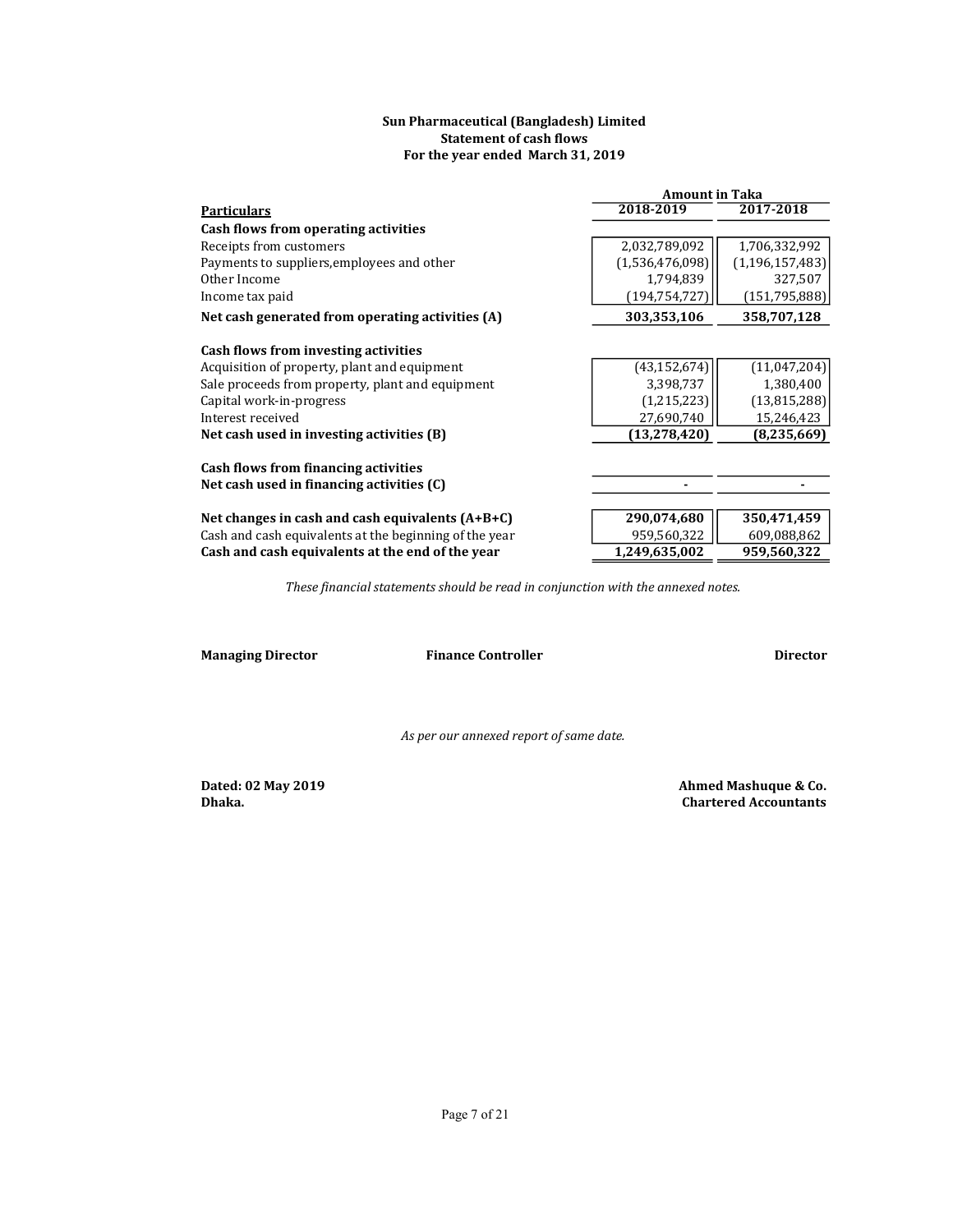## Sun Pharmaceutical (Bangladesh) Limited Notes, Comprising Significiant accounting polices and other explanatory information As on March 31, 2019

### 1.00 Company profile

### 1.01 Legal status of the company

Sun Pharmaceutical (Bangladesh) Limited is a private limited company incorporated in 2001 in Bangladesh under the Companies Act, 1994 with an authorized capital of Tk. 60 millions divided into 600,000 ordinary shares of Tk 100 each. During the year 2005-06, Company had increased its authorized capital from Tk. 60 millions to Tk 500 millions. The company was formed jointly with Sun pharmaceutical Industries Limited (SPIL), a company incorporated in India, City Overseas Limited (COL), a company incorporated in Bangladesh and Sun Pharma Holdings (earstwhile Nogad Holdings), a company incorporated in Mauritius.

### 1.02 Nature of business

The company produces various pharmaceutical products, which are sold in the local market.

## 2.00 Basis of preparation

## 2.01 Statement of compliance

The financial statements have been prepared in compliance with International Financial Reporting Standards (IFRS) and the requirements of the Companies Act, 1994 and other relevant local laws and regulations as applicable. IFRS comprise of

- -International Financial Reporting Standards;
- -International Accounting Standards;
- -International Financial Reporting Standards Interpretations; and
- -International Accounting Standards Interpretations.

The titles and format of these financial statements follow the requirements of IFRS which are to some extent different from the requirements of the Companies Act, 1994. However, such differences are not material and in the view of management IFRS title gives better presentation to the shareholders.

## 2.02 Reporting period

The financial period of the company has been determined to be from April 01 to March 31 each year. These financial statements cover one year from April 01, 2018 to March 31, 2019 consistently.

### 2.03 Basis of accounting

The financial statements have been prepared under the accrual basis of accounting.

### 2.04 Going concern

The financial statements have been prepared on going concern basis. As per the management assessment, there is no material uncertainties related to events or conditions which may cast significant doubt upon the companies ability to continue as a going concern.

### 2.05 Basis of measurement

The financial statements have been prepared under the historical cost convention.

## 2.06 Date of authorisation for issue of financial statements

On 30 April 2018, the Board of Directors reviewed the financial statements and authorized for issue.

### 2.07 Use of estimates and judgment

The preparation of the financial statements in conformity with International Financial Reporting Standards (IFRS) requires management to make judgment, estimates and assumptions that affect the application of accounting policies and the reported amounts of assets, liabilities, income and expenses. Actual result may differ from these estimates.

Estimates and underlying assumptions are reviewed on an ongoing basis. Revisions to accounting estimates are recognized in the year in which the estimates are revised and in any future periods affected.

### **Judgments**

Information about judgments made in applying accounting policies that have most significant effect on the amount recognized in the financial statements is included in the following notes:

| Note # 3.01 | Depreciation |
|-------------|--------------|
| Note #3.02  | Inventories  |

#### Assumption and estimation uncertainties

Information about assumption and estimation uncertainties that have a significant risk of resulting in a material adjustment in the year is included in the following notes:

| Note 11 | Deferred tax liabilities                   |
|---------|--------------------------------------------|
| Note 12 | Trade payable and liabilities for expenses |
| Note 13 | Current tax liabilities                    |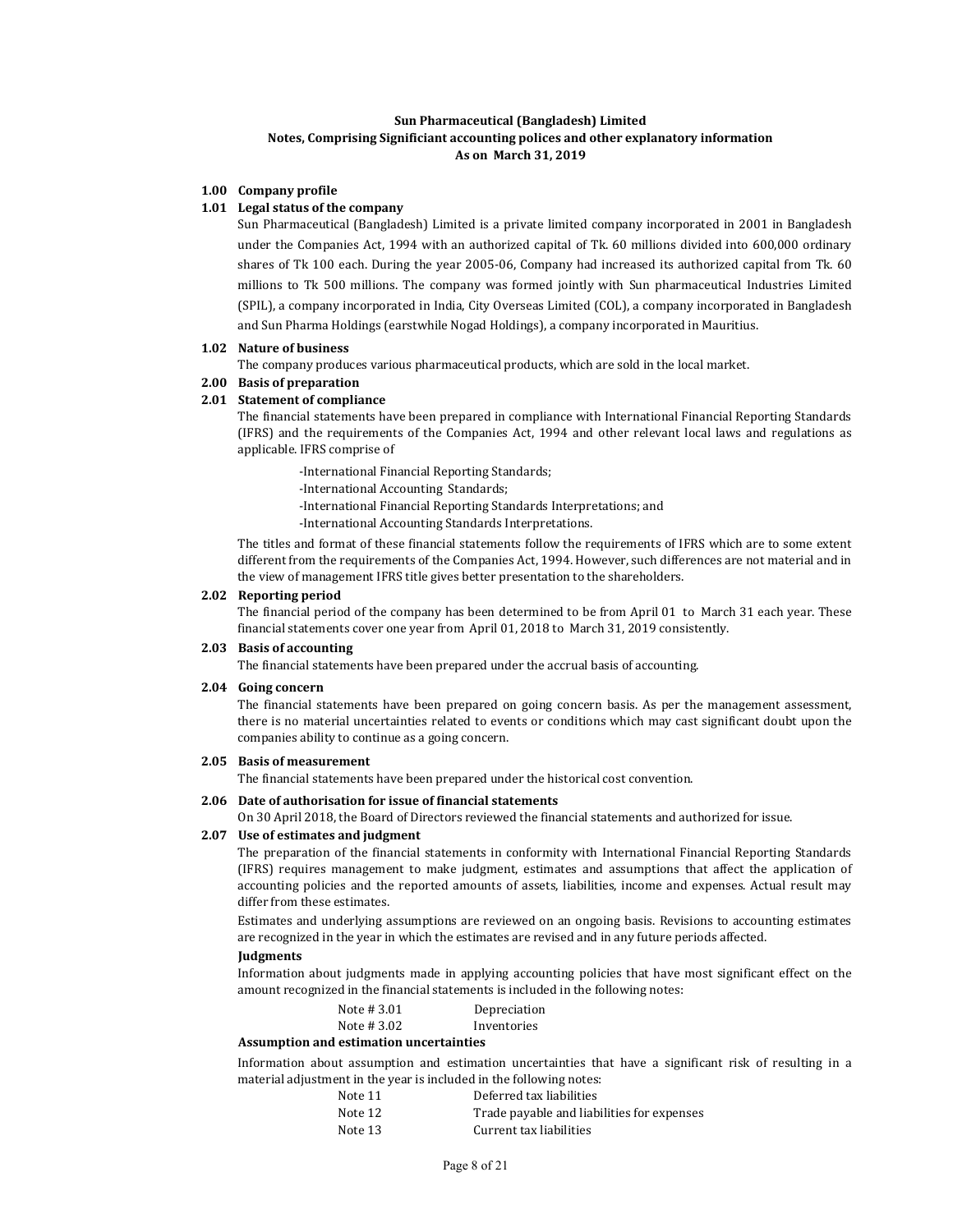### 2.08 Functional and presentational currency and level of precision

The financial statements are presented in Bangladesh; Taka (BDT) currency, which is the Company's functional currency. All financial information presented in BDT has been rounded off to the nearest Taka.

### Significant accounting policies 3.00

## 3.01 Property, plant and equipment

## a) Recognition and measurement

Property, plant and equipment are stated at cost net of accumulated depreciation. Cost includes expenditures that are directly attributable to the acquisition of the assets.

### b) Subsequent cost

The cost of replacing component of an item of property, plant and equipment is recognized in the carrying amount of the item if it is probable that the future economic benefits are embodied within the component will flow to the company and its cost can be measured reliably. The costs of the day to day servicing of Property, plant and equipment are recognized in the statement of profit and loss and other comprehensive income as incurred.

### c) Depreciation

Depreciation is provided to amortise the cost of the assets after commissioning, over the period of their expected useful lives in accordance with IAS-16. Depreciation on assets is charged from the day in which the asset is brought into use under straight-line basis at the following rates:

| Lease hold land           | $0.00\%$ |
|---------------------------|----------|
| Factory building          | 1.63%    |
| Plant and machinery       | 4.75%    |
| Computer equipment        | 16.21%   |
| Motor vehicle/motor cycle | 9.50%    |
| Office equipment          | 4.75%    |
| Electrical installation   | 4.75%    |
| Furniture and fixtures    | 6.33%    |
|                           |          |

### d) Retirements and Disposals

On disposal of Property, plant and equipment, the cost and accumulated depreciation are eliminated and gain or loss on such disposal is reflected in the income statement, which is determined with reference to the net book value of the assets and net sales proceeds.

### Inventories 3.02

Inventories are stated at the lower of cost and their corresponding net realisable value in accordance with IAS-2 "Inventories". Method used for valuation of inventory of Raw and Packing material is Specific identification method. Cost of finished stocks and work in progress are arrived by using FIFO costing method including allocation of manufacturing overheads related to bringing the inventories to their present condition. Net realisable value is based on estimated selling price less any further costs expected to be incurred to make the sale.

## 3.03 Trade and receivables

Trade receivables are stated net of provisions.

## 3.04 Statement of Cash flows

Statement of Cash flows is prepared in accordance with IAS-7:Statement of cash flows under direct method.

## 3.05 Cash and cash equivalents

Cash and cash equivalents consist of cash in hand, bank deposits and investment in Fixes deposit which were held and available for use by the company without any restriction.

#### 3.06 Payables and accruals

Liabilities are recognized for amounts to be paid in future for goods and services received whether or not billed to the company.

## 3.07 Provisions

In accordance with the guidelines as prescribed by IAS 37: Provisions, contingent liabilities and contingent assets provisions are recognised when all the following criteria are met :

- When the company has a present obligation as a result of past event;

- When it is probable that an outflow of resources embodying economic benefits will be required to settle the obligation; and

- Reliable estimate can be made of the amount of the obligation.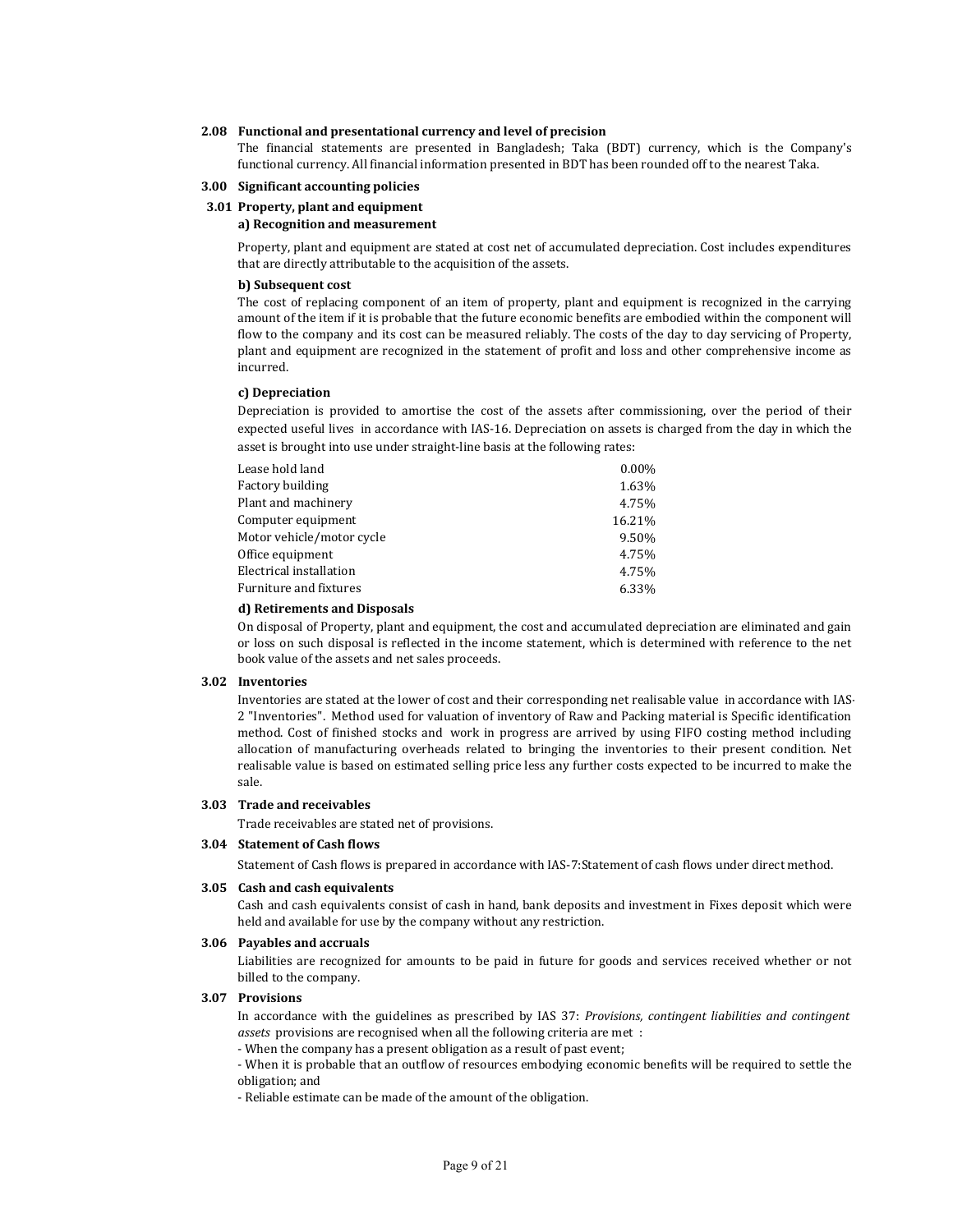#### 3.08 Revenue recognition

Sales are recognized at the time of delivery of goods from the company's depots/factory, when risk and reward of ownership of goods are transferred to the buyer. Sales are stated net of returns and excluding VAT.

### 3.09 Foreign currency translations

Transactions denominated in foreign currencies are translated into Bangladesh taka at the rate of exchange ruling at the date of the transaction. Monetary assets and liabilities denominated in foreign currencies are translated into Bangladesh taka at the exchange rates ruling at the Statement of financial position. Non monetary assets and liabilities denominated in foreign currencies, which are stated at historical cost, are translated into Bangladesh taka at the exchange rate ruling at the date of the transaction. Foreign exchange differences arising on translation are recognized in the Statement of profit or loss and other comprehensive income.

#### Income tax expense 3.10

Income tax expenses comprises current and deferred tax . Current tax and deferred tax is recognised in profit or loss except to the extent that its relates to items recognised directly in equity in which case it is recognized in equity.

#### Current tax:

Income tax expense is recognized in the Statement of profit and loss and other comprehensive income as per the Income Tax Ordinance, 1984.

## Deferred tax:

Deferred tax is recognised in respect of temporary differences between the carrying amount of assets and liabilities for financial reporting purpose and the amounts used for taxation purposes.

Deferred tax is measured at the tax rates that are expected to be applied to the temporary differences when they reverse, based on the laws that have been enacted or substantively enacted at the reporting date.

Deferred tax assets and liabilities are offset if there is legally enforceable right to offset current tax liabilities and assets, and they relate to income taxes levied by the same tax authority on the same taxable entity, or on different tax entities, but they intend to settle current tax liabilities and assets on a net basis or their tax assets and liabilities will be realised simultaneously.

A deferred tax asset is recognised for tax credits and deductible temporary differences to the extent that it is probable that future taxable profits will be available against which temporary difference can be utilised. Deferred tax assets are reviewed at each reporting date and are reduced to the extent that it is no longer probable that the related tax benefit will be realised.

### 3.11 Earning per share

The Company calculates its earnings per share in accordance with IAS 33: Earning per share which has been shown on the face of Statement of profit or loss and other comprehensive income.

### Basic earnings

This represents earnings for the year attributable to ordinary shareholders. As there were no preference shares requiring returns or dividends, minority interest or extraordinary items, the net profit after tax for the year has been considered as fully attributable to the ordinary shareholders.

### Basic earnings per share

This has been calculated by dividing the basic earnings by the weighted average number of ordinary shares outstanding during the year.

### Diluted earnings per share

No diluted EPS is required to be calculated for the year as there was no scope for dilution during the year under review.

### 3.12 Interest income

Interest income is recognized on accrual basis.

### Employees' benefit schemes 3.13

The company maintains both defined contribution plan and defined benefit plan for its eligible permanent employees. The eligibility is determined according to the terms and conditions set forth in the respective deeds.

The company has accounted for and disclosed employee benefits in compliance with the provisions of IAS 19: Employee Benefits. The cost of employee benefits is charged off as revenue expenditure in the period to which the contributions relate.

The company's employee benefits include the following: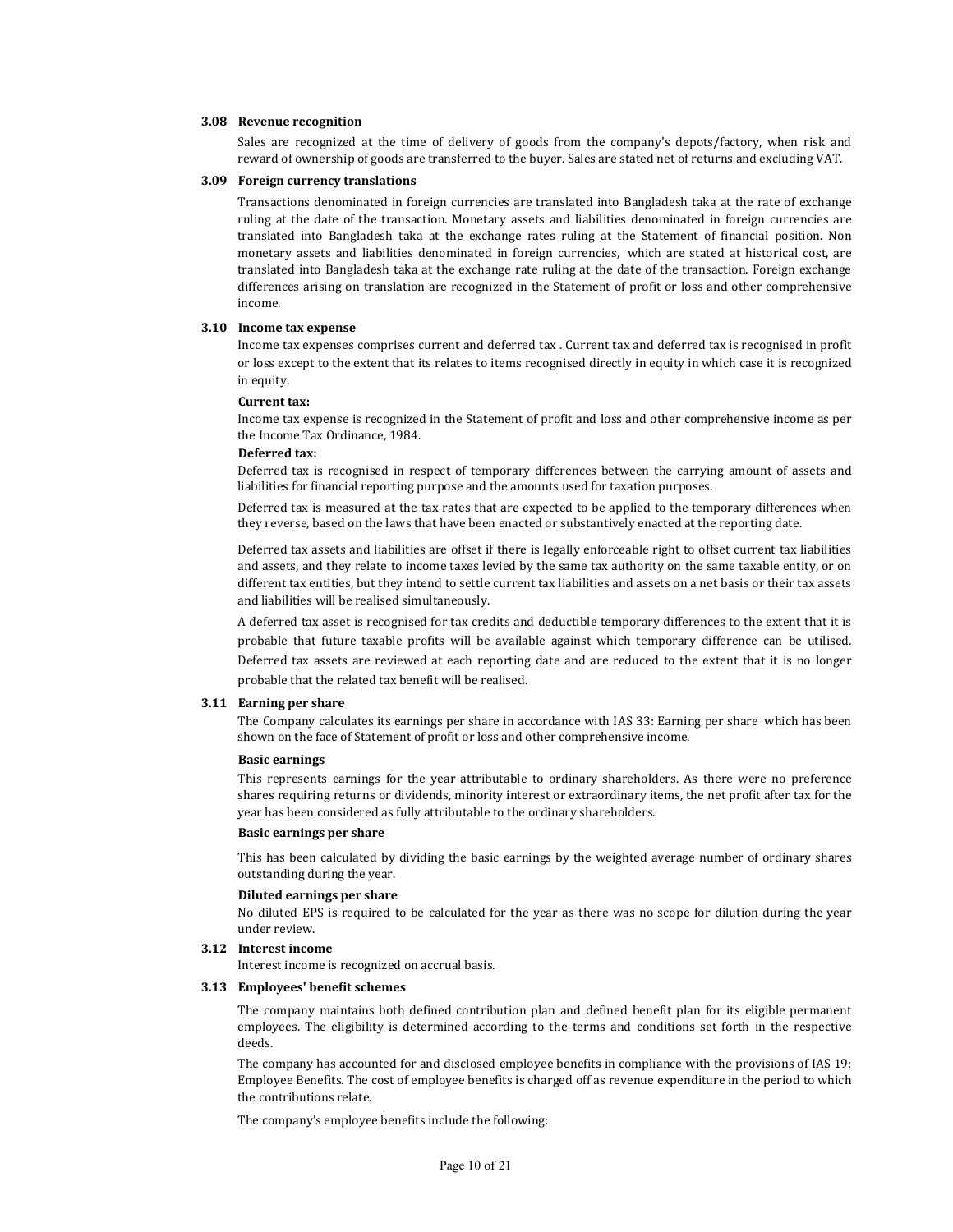### (a) Defined Contribution Plan (Provident Fund )

The company has a registered provident fund scheme (Defined Contribution Plan) for employees of the company eligible to be members of the fund in accordance with the rules of the provident fund constituted under an irrevocable trust. All permanent employees contribute 8.33% of their basic salary to the provident fund and the company also makes equal contribution.

The company recognizes contribution to defined contribution plan as an expense when an employee has rendered services in exchange for such contribution. The legal and constructive obligation is limited to the amount it agrees to contribute to the fund.

### (b) Short-term Employee Benefits

Short-term employee benefits include salaries, bonuses, leave encashment, etc. Obligations for such benefits are measured on an undiscounted basis and are expensed as the related service is provided.

### (c) Contribution to Workers' Profit Participation and Welfare Funds

This represents 5% of net profit before tax contributed by the company as per provisions of the Bangladesh Labor Law, 2006 and is payable to workers as defined in the said law.

### (d) Insurance Scheme

The company has a personal Accident Insurance scheme for its permanent employees, premium for which is being charged to statement of comprehensive income annually as per the insurance policy.

### 3.14 Events after the reporting date

In accordance with IAS 10: Events after the reporting period, amount recognized in the financial statements are adjusted for event after the reporting period that provide additional evidence of conditions that existed at the end of the reporting period. No adjustment is given in the financial statements for event after the reporting period that are indicative of conditions that arose after the reporting period. Material non-adjusting events are disclosed in the financial statements.

### 3.15 Contingent liabilities and assets

Contingent liabilities and assets are current or possible obligations or assets, arising from past events and whose existence is due to the occurrence or non-occurrence of one or more uncertain future events which are not within the control of the company. In accordance with IAS 37 Provision, contingent liabilities and contingent assets, they are disclosed in the notes to the financial statements.

### 3.16 Lease payments

Payments made under operating leases are recognized in profit or loss on a straight line basis over the term of the lease and lease incentives are recognized as an integral part of the total lease expenses, over the term of the leases in accordance with IAS 17 : Leases.

### Financial risk management policies 3.17

The management of the company has the overall responsibility for the establishment and oversight of the company's risk management framework. Financial risk management policies require establishing standard procedures to identify and analyze the main risks to which the company is exposed and continually deploying and managing risk management systems designed to eliminate or reduce the probability that risks will arise and to limit their impact.

The company is exposed to credit risk, liquidity risk and market risk.

### 3.18 Comparative figures

Comparative information has been disclosed in respect of the previous year for all numerical information in the financial statement and also the narrative and descriptive information when it is relevant for understanding of the current year financial statements.

Previous year's figure has been re-arranged whenever considered necessary to ensure comparability with the

current year's presentation as per IAS 8: Accounting policies, Changes in Accounting Estimates and Errors.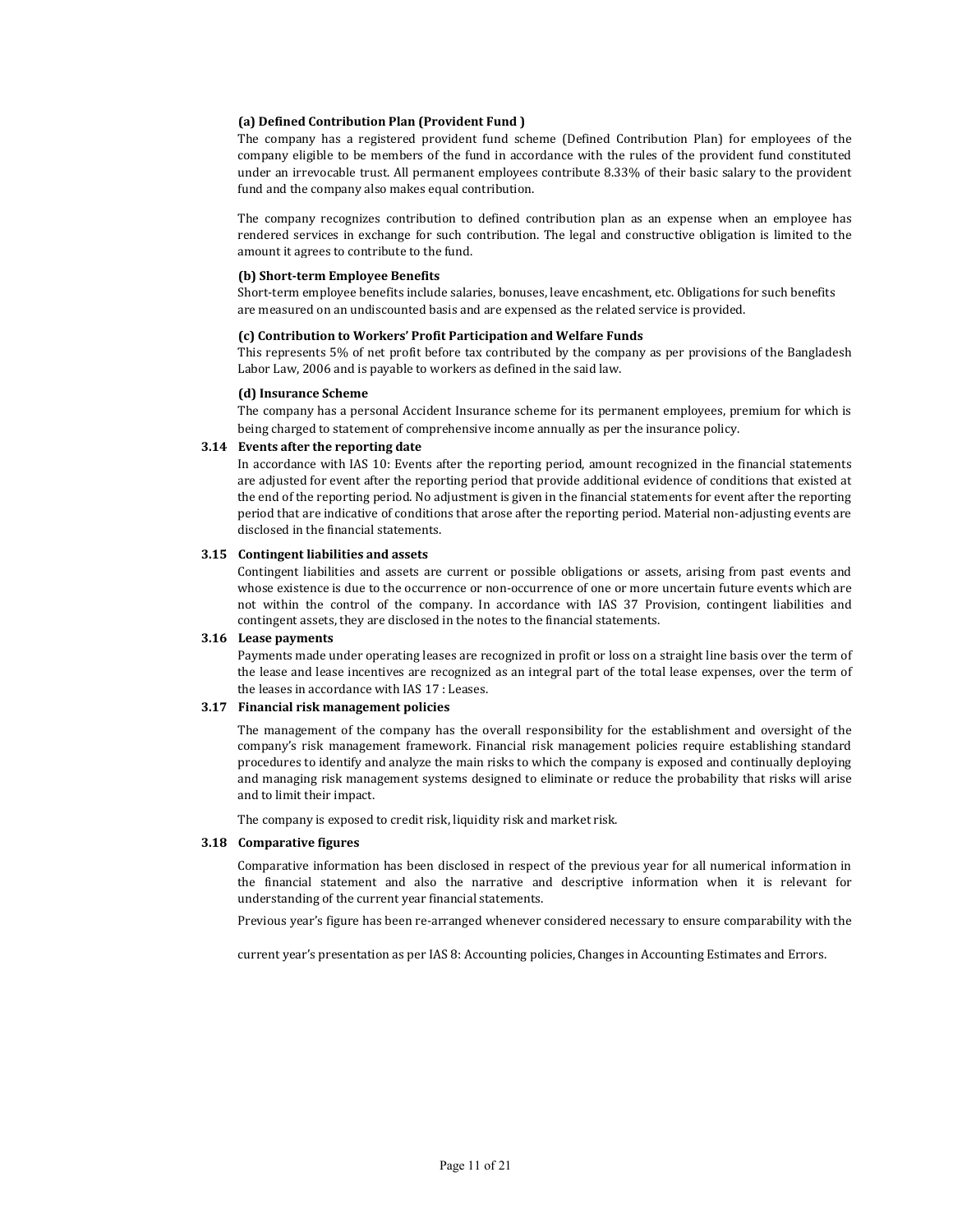|      |                                                             |           | <b>Amount in Taka</b> |             |
|------|-------------------------------------------------------------|-----------|-----------------------|-------------|
|      |                                                             |           | 31-Mar-19             | 31-Mar-18   |
|      | 4.00 Property, plant and equipment                          |           |                       |             |
|      | A. Cost Value                                               |           |                       |             |
|      | Opening balance                                             |           | 531,188,081           | 487,303,910 |
|      | Addition during the year                                    |           | 43,152,674            | 47,772,739  |
|      | Adjustment/disposal during the year                         |           | (4,371,427)           | (3,888,568) |
|      | <b>Closing balance</b>                                      |           | 569,969,328           | 531,188,081 |
|      |                                                             |           |                       |             |
|      | <b>B.</b> Depreciation                                      |           |                       |             |
|      | Opening balance                                             |           | 178,510,015           | 154,400,678 |
|      | Charged during the year                                     |           | 27,089,298            | 26,170,645  |
|      | Adjustment during the year                                  |           | (2,743,529)           | (2,061,308) |
|      | <b>Closing balance</b>                                      |           | 202,855,784           | 178,510,015 |
|      |                                                             |           |                       |             |
|      | Carrying value (A-B)                                        |           | 367,113,544           | 352,678,066 |
|      | Details have been given in <b>Schedule</b> - A.             |           |                       |             |
|      | 5.00 Inventories                                            |           |                       |             |
|      | Finished products - Factory                                 |           | 5,277,536             | 5,154,663   |
|      | Finished products - - Depot                                 |           | 72,302,770            | 117,474,741 |
|      | Raw materials                                               |           | 390,945,240           | 157,522,247 |
|      | Packing materials                                           |           | 26,718,183            | 18,386,486  |
|      | Work in progress                                            |           | 37,426,200            | 24,222,181  |
|      | Goods in transit                                            |           | 48,598,508            | 130,515,996 |
|      |                                                             |           | 581,268,437           | 453,276,314 |
|      | 6.00 Trade and other receivables                            |           |                       |             |
|      | Trade receivables                                           |           | 53,844,029            | 35,447,383  |
|      | Interest receivable                                         |           | 5,787,477             | 5,740,953   |
|      | Insurance receivable                                        |           | 99,060                | 110,016     |
|      |                                                             |           | 59,730,566            | 41,298,352  |
|      |                                                             |           |                       |             |
|      | 7.00 Advances, deposits and prepayments<br><b>Advances:</b> |           |                       |             |
|      | Advance to employees                                        |           | 164,163               | 166,613     |
|      | VAT current account                                         |           | 77,030,123            | 25,812,623  |
|      | Advance VAT on depots stock                                 |           | 50,747,727            | 62,469,083  |
|      | Advance to suppliers                                        |           | 57,712,392            | 38,535,479  |
|      |                                                             |           | 185,654,405           | 126,983,798 |
|      | Deposits:                                                   |           |                       |             |
|      | Imprest money with employees                                |           | 1,237,102             | 1,200,642   |
|      | Security deposits                                           |           | 590,421               | 399,520     |
|      |                                                             |           | 1,827,523             | 1,600,162   |
|      | Prepayments:                                                |           |                       |             |
|      | Prepaid expenses                                            |           | 2,942,047             | 1,383,109   |
|      |                                                             |           | 2,942,047             | 1,383,109   |
|      |                                                             |           | 190,423,975           | 129,967,069 |
| 8.00 | Cash and cash equivalents                                   |           |                       |             |
|      | Cash in hand                                                |           | 290,694               | 491,794     |
|      | Cash at bank:                                               |           |                       |             |
|      | Current Account<br>Fixed deposit                            | Note 8.01 | 93,786,876            | 33,511,096  |
|      | Margin money with bank                                      |           | 1,155,557,432         | 925,557,432 |
|      |                                                             |           | 1,249,635,002         | 959,560,322 |
|      | <b>8.01 Current Account</b>                                 |           |                       |             |
|      | Eastern Bank Ltd. (C/A # 0104-106-0006340)                  |           |                       | 79,086      |
|      | Eastern Bank Ltd. (C/A # 0104-106-0005667)                  |           | 13,391,026            | 7,721,735   |
|      | AB Bank Limited (C/A # 4019-760082-000)                     |           |                       | 123,348     |
|      | Standard Chartered bank (C/A # 0111-8462001)                |           | 8,135,303             | 11,769      |
|      | Dutch-Bangla Bank Limited (C/A # 138-110-1281)              |           | 27,139,893            | 12,623,392  |
|      | Standard Chartered bank (ISA 32 1184620 01)                 |           | 7,471,498             |             |
|      | Citi bank N.A. (C/A # 0200352009)                           |           | 37,649,156            | 12,951,766  |
|      |                                                             |           | 93,786,876            | 33,511,096  |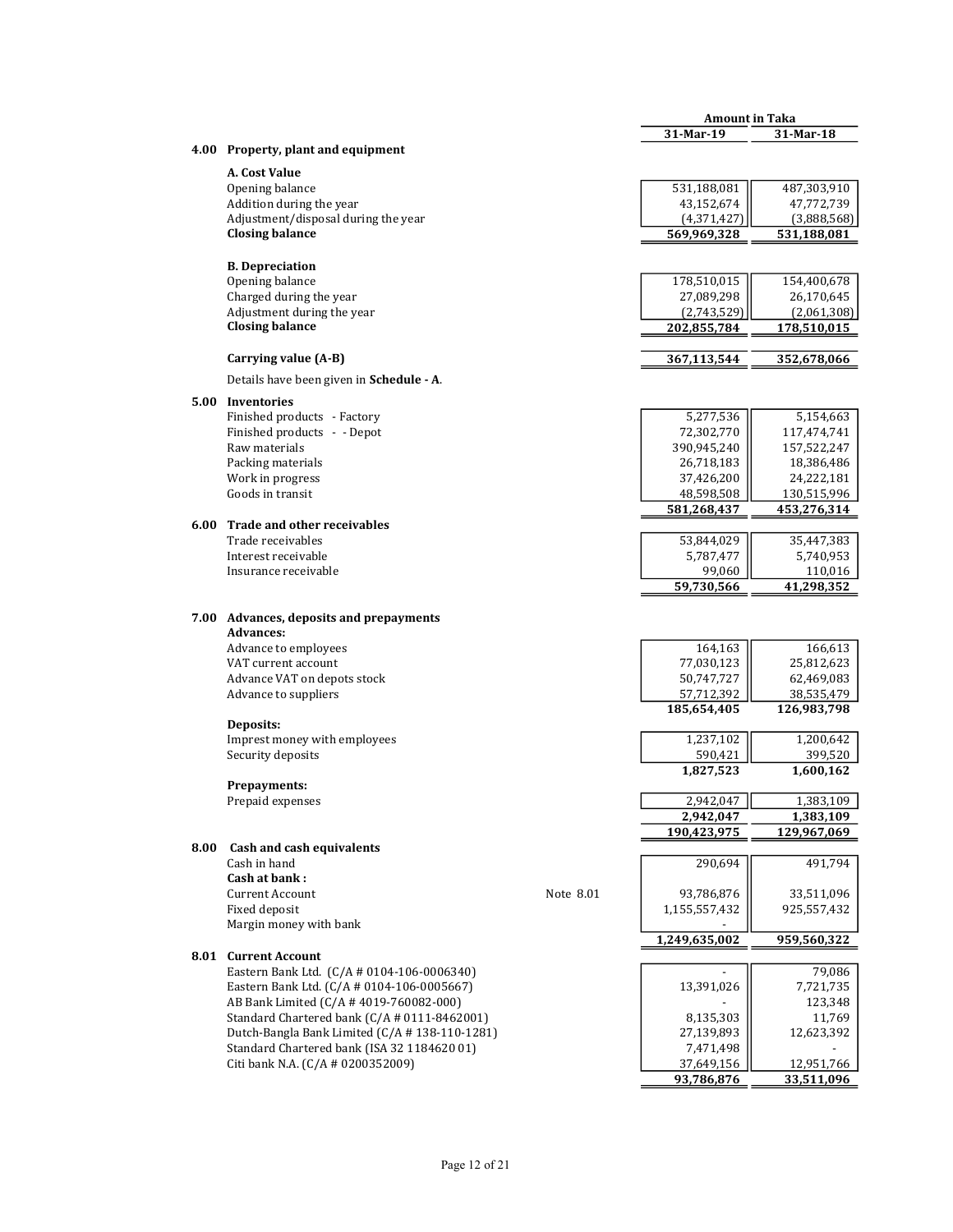|       |                                                     |                       |                         | <b>Amount in Taka</b> |                         |
|-------|-----------------------------------------------------|-----------------------|-------------------------|-----------------------|-------------------------|
|       |                                                     |                       |                         | 31-Mar-19             | 31-Mar-18               |
| 9.00  | Share capital                                       |                       |                         |                       |                         |
|       | Authorized share capital :                          |                       |                         |                       |                         |
|       | 5,000,000 Ordinary shares of Tk 100 each            |                       |                         | 500,000,000           | 500,000,000             |
|       | Issued, subscribed and paid-up:                     |                       |                         |                       |                         |
|       | 600,000 Ordinary shares of Tk 100 each              |                       |                         | 60,000,000            | 60,000,000              |
|       | Shareholding position of the company is as follows: |                       |                         |                       |                         |
|       |                                                     |                       | 31-Mar-19               | 31-Mar-18             |                         |
|       |                                                     | Nominal value<br>(Tk) | % of present<br>holding | Nominal value<br>(Tk) | % of present<br>holding |
|       | Sun Pharmaceutical Industries Limited,<br>India     | 43,446,900            | 72.41                   | 43,446,900            | 72.41                   |
|       | City Overseas Limited                               | 16,500,000            | 27.50                   | 16,500,000            | 27.50                   |
|       | Sun Pharma Holdings                                 | 53,100                | 0.09                    | 53,100                | 0.09                    |
|       |                                                     | 60,000,000            | 100                     | 60,000,000            | 100                     |
| 10.00 | <b>Share money deposits</b>                         |                       |                         |                       |                         |
|       | Sun Pharmaceutical Industries Limited, India        |                       |                         | 38,213,466            | 38,213,466              |
|       | City Overseas Limited                               |                       |                         | 18,702,944            | 18,702,944              |
|       | Sun Pharma Holdings                                 |                       |                         | 13,052                | 13,052                  |
|       |                                                     |                       |                         | 56,929,462            | 56,929,462              |

# 11.00 Deferred tax liabilities

Deferred tax has been recognized and measured in accordance with the provision of IAS-12: Income taxes

|       | Name of assets                                           | Carrying<br>amount as at 31<br><b>March 2019</b> | <b>Tax base</b><br>31 March 2019 | Taxable/<br>(deductible)<br><b>Temporary</b><br>difference |
|-------|----------------------------------------------------------|--------------------------------------------------|----------------------------------|------------------------------------------------------------|
|       | Leasehold Land                                           |                                                  |                                  |                                                            |
|       | Factory building                                         | 70,024,902                                       | 8,952,140                        | 61,072,763                                                 |
|       | Plant and Machinery                                      | 220,054,461                                      | 98,083,763                       | 121,970,698                                                |
|       | Motor Vehicles/Motor Cycles                              | 38,267,415                                       | 5,923,022                        | 32,344,394                                                 |
|       | Electrial Installation                                   | 10,852,040                                       | 22,201,822                       | (11, 349, 782)                                             |
|       | Equipments                                               | 9,689,564                                        | 7,213,845                        | 2,475,719                                                  |
|       | Computer Equipment                                       | 8,388,178                                        | 4,625,066                        | 3,763,113                                                  |
|       | <b>Furniture and Fixtures</b>                            | 9,819,186                                        | 8,831,338                        | 987,849                                                    |
|       | Property, plant and equipment                            | 367,095,746                                      | 155.830.996                      | 211,264,753                                                |
|       | Provision for doubtful debts                             |                                                  |                                  |                                                            |
|       | <b>Total Taxable temporary difference</b>                |                                                  |                                  | 211,264,753                                                |
|       | Tax rate                                                 |                                                  |                                  | 35%                                                        |
|       | Deferred tax liability/ (Assets) on temporary difference |                                                  |                                  | 73,942,664                                                 |
|       | Change in deferred tax assets and liability              |                                                  |                                  |                                                            |
|       | Opening balance                                          |                                                  | 69,191,972                       | 64,371,799                                                 |
|       | Provision made during the year                           |                                                  | 4,750,692                        | 4,820,173                                                  |
|       |                                                          |                                                  | 73,942,664                       | 69,191,972                                                 |
| 12.00 | Trade payable and liabilities for expenses               |                                                  |                                  |                                                            |
|       | Trade payable                                            |                                                  | 130,502,175                      | 90,698,895                                                 |
|       | Management fee payable                                   |                                                  | 367,515,644                      | 244,444,499                                                |
|       | Provision for Workers' Profit ParticipationFund          |                                                  | 24,299,304                       | 19,843,245                                                 |
|       | Other liabilities                                        | Note: 12.01                                      | 181,886,578                      | 113,032,692                                                |
|       |                                                          |                                                  | 704,203,703                      | 468,019,333                                                |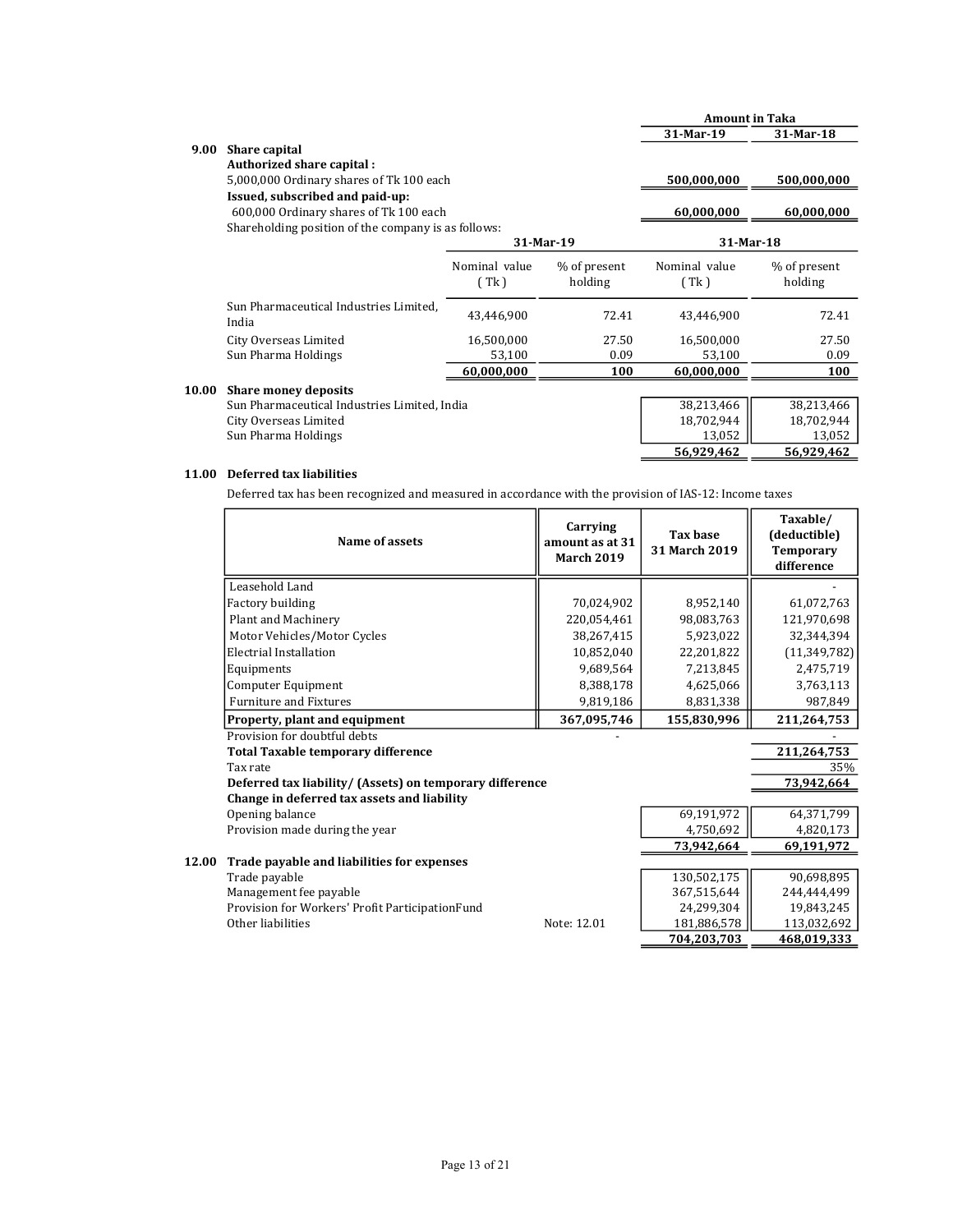|       |                                         |             | <b>Amount in Taka</b> |                 |
|-------|-----------------------------------------|-------------|-----------------------|-----------------|
|       |                                         |             | 31-Mar-19             | 31-Mar-18       |
| 12.01 | <b>Other liabilities</b>                |             |                       |                 |
|       | Outstanding expenses                    |             | 102,576,711           | 55,045,929      |
|       | Payable to employees                    |             | 2,336,519             | 2,490,110       |
|       | Deposits for motor cycle from employees |             | 15,163,330            | 15,124,654      |
|       | Withholding income tax and VAT payable  |             | 61,810,018            | 40,371,999      |
|       |                                         |             | 181,886,578           | 113,032,692     |
|       |                                         |             |                       |                 |
| 13.00 | <b>Current tax liabilities</b>          |             |                       |                 |
|       | Provision for income tax                | Note: 13.01 | 665,948,868           | 470,069,351     |
|       | Advance income tax                      | Note: 13.02 | (655, 765, 040)       | (461, 010, 313) |
|       |                                         |             | 10,183,828            | 9,059,038       |
| 13.01 | <b>Provision for income tax</b>         |             |                       |                 |
|       | Opening balance                         |             | 470,069,351           | 435,339,332     |
|       | Provision made during the year          |             | 195,879,517           | 149,281,027     |
|       | Prior year adjustment AY(2015-2016)     |             |                       | 3,667,046       |
|       | Adjustment during the year              |             |                       | (118, 218, 054) |
|       | <b>Closing balance</b>                  |             | 665,948,868           | 470,069,351     |
|       |                                         |             |                       |                 |
| 13.02 | Advance income tax                      |             |                       |                 |
|       | Opening balance                         |             | 461,010,313           | 427,432,479     |
|       | Add: Addition during the year           |             | 194,754,727           | 151,795,888     |
|       | Less: Adjustment during the year        |             |                       | (118, 218, 054) |
|       | <b>Closing balance</b>                  |             | 655,765,040           | 461,010,313     |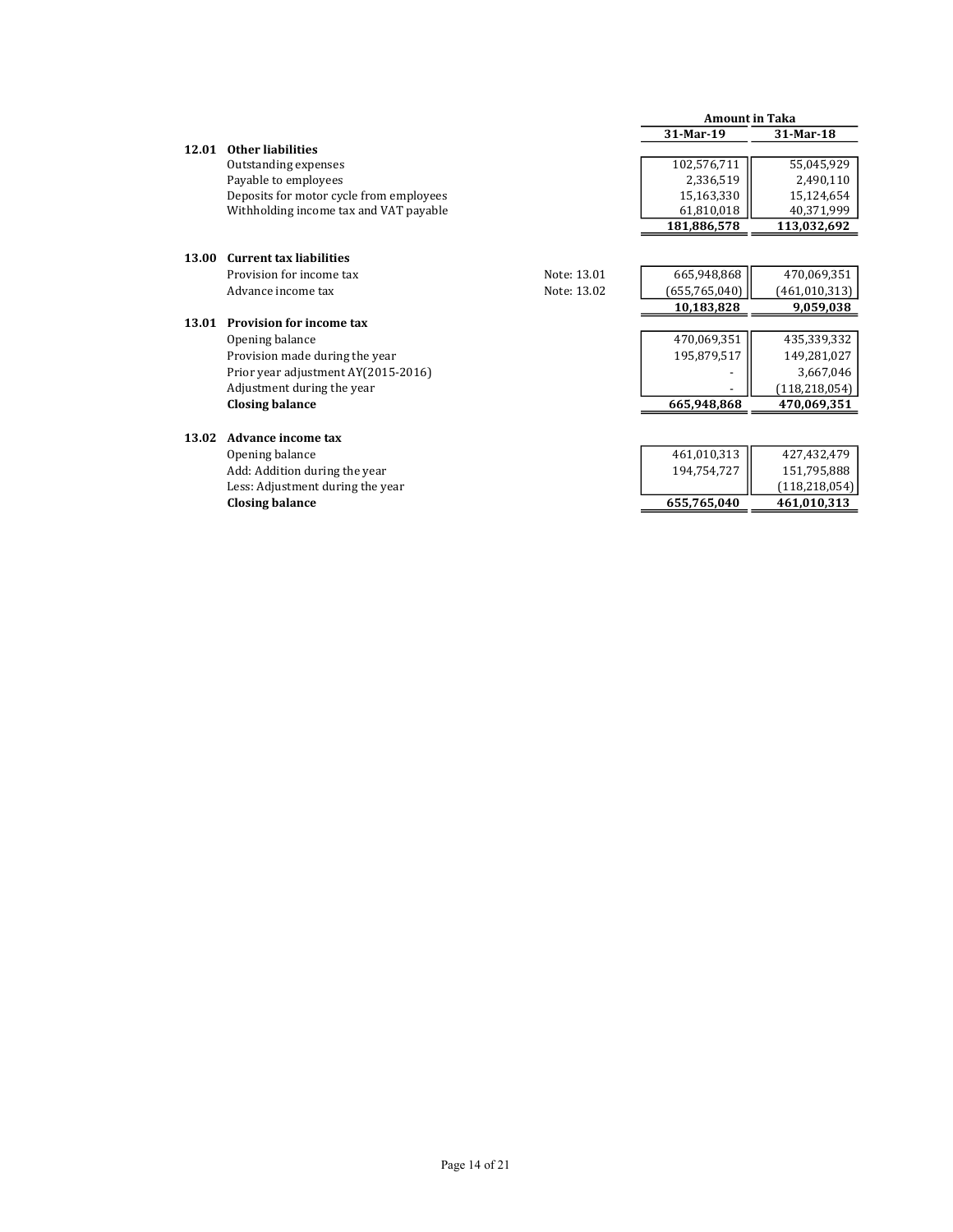|       |                                    | <b>Amount in Taka</b> |               |
|-------|------------------------------------|-----------------------|---------------|
|       |                                    | 2018-2019             | 2017-2018     |
|       | 14.00 Net sales revenue            | 2,051,185,738         | 1,697,101,021 |
| 15.00 | <b>Other Income</b>                |                       |               |
|       | Gain from disposal of fixed assets | 1,770,839             |               |
|       | Miscellenous Income                | 24,000                | 327,507       |
|       |                                    | 1,794,839             | 327,507       |
| 16.00 | Cost of materials                  |                       |               |
|       | Raw material consumed              | 563,750,419           | 496,053,618   |
|       | Packing material consumed          | 32,215,096            | 29,560,034    |
|       |                                    | 595,965,515           | 525,613,652   |
| 16.01 | Raw material consumed              |                       |               |
|       | Opening inventory                  | 157,522,247           | 272,842,922   |
|       | Add: Purchase                      | 666,657,416           | 358,075,036   |
|       | Add: stock in transit              | 130,515,996           | 22,657,907    |
|       | Less: Closing inventory            | 390,945,240           | 157,522,247   |
|       |                                    | 563,750,419           | 496,053,618   |
| 16.02 | Packing material consumed          |                       |               |
|       | Opening inventory                  | 18,386,486            | 21,089,000    |
|       | Add: Purchase                      | 40,546,793            | 26,857,520    |
|       | Less: Closing inventory            | 26,718,183            | 18,386,486    |
|       |                                    | 32,215,096            | 29,560,034    |

## 17.00 Changes in inventory of finished goods and work in progress

| Closing work in progress | (37,426,200) | (24, 222, 181)  |
|--------------------------|--------------|-----------------|
| Opening work in progress | 24,222,181   | 39.662.685      |
| Closing finished goods   | (77,580,306) | (122, 629, 404) |
| Opening finished goods   | 122,629,404  | 103,503,483     |

### $18.00$   $\,$  Personnel cost

Salaries,wages,bonus and benefits Contribution to provident fund

| 259,721,531 | 246,539,019 |
|-------------|-------------|
| 7,523,239   | 7,196,597   |
| 267,244,770 | 253,735,616 |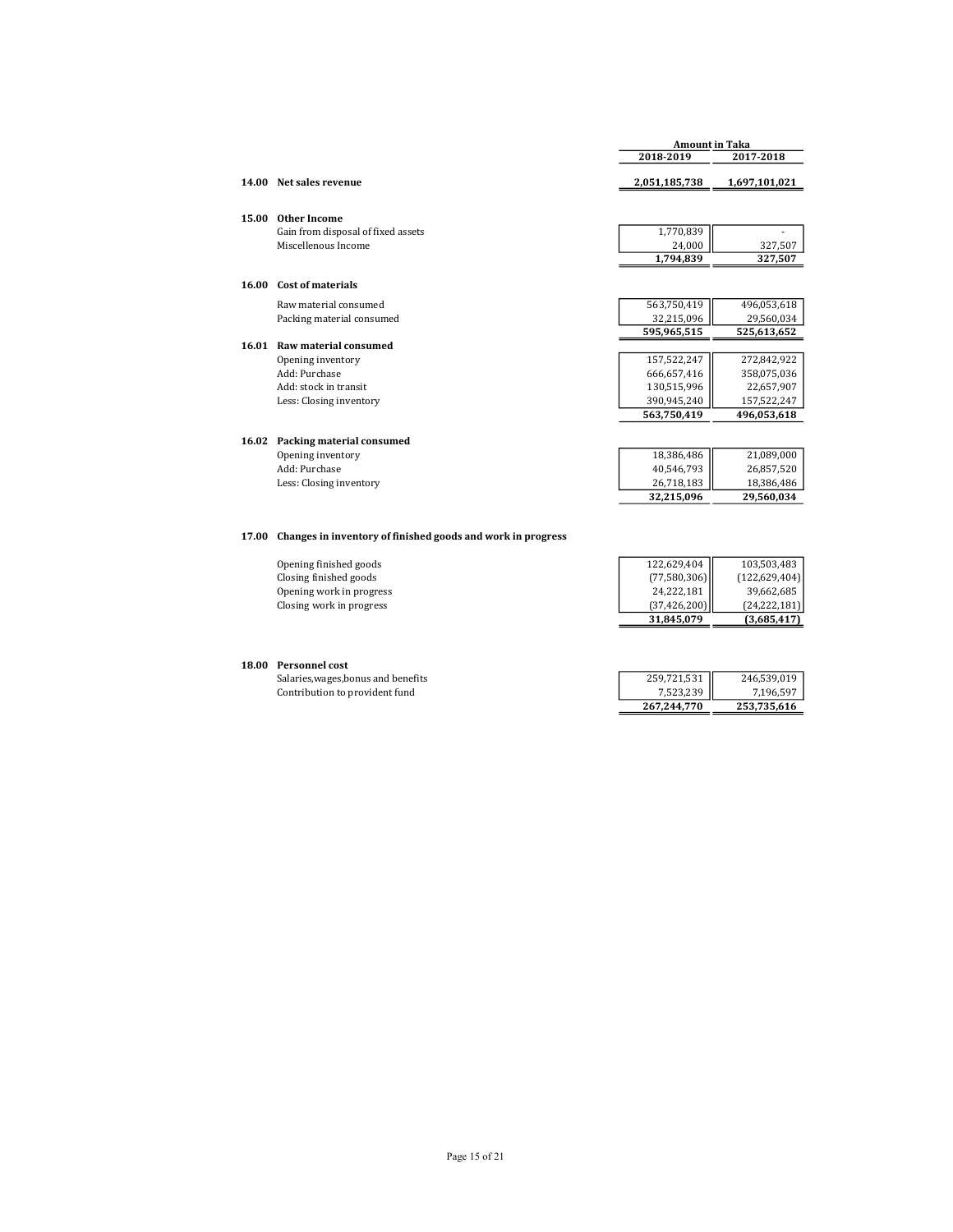|                                                                    | <b>Amount in Taka</b>  |                        |
|--------------------------------------------------------------------|------------------------|------------------------|
|                                                                    | 2018-2019              | 2017-2018              |
| 19.00 Operating and other expenses                                 |                        |                        |
| Stores and spares consumed                                         | 8,384,091              | 8,140,995              |
| Conversion and other manufacturing expenses                        | 8,510,135              | 7,385,158              |
| Electricity, Gas and other Utilities                               | 1,098,417              | 1,102,319              |
| <b>Bank Charges</b>                                                | 954,169                | 822,042                |
| <b>License Fees</b>                                                | 380,424                | 289,015                |
| Power and Fuel                                                     | 12,614,130             | 11,618,643             |
| <b>Management Fees</b>                                             | 123,071,145            | 72,010,681             |
| VAT on management fees                                             | 18,460,672             | 10,801,602             |
| Rent                                                               | 12,178,489             | 11,289,340             |
| Insurance                                                          | 7,471,913              | 8,087,461              |
| Repairs & maintenance:                                             |                        |                        |
| <b>Building</b>                                                    | 1,590,253              | 508,152                |
| Plant and machinery<br>Others                                      | 10,229,966             | 5,850,384              |
| Printing and Stationery                                            | 1,524,723<br>2,283,724 | 1,557,641<br>1,747,440 |
| Traveling and conveyance:                                          |                        |                        |
| Local                                                              | 5,492,500              | 5,705,811              |
| Foreign                                                            | 512,422                | 1,119,741              |
| Communication                                                      | 2,704,684              | 2,219,890              |
| Briefing materials & Stationery                                    | 341,732                | 289,312                |
| Payment to statutory auditors (Note: 19.01)                        | 393,750                | 970,101                |
| Professional and consultancy fees                                  | 248,621                | 128,731                |
| Security services                                                  | 2,049,720              | 2,319,569              |
| Rates & Taxes                                                      | 432,133                | 232,333                |
| <b>Training expenses</b>                                           | 239,069                | 525,723                |
| Entertainment                                                      | 1,293,165              | 2,385,230              |
| Miscellaneous expenses                                             | 9,094,813              | 1,635,695              |
|                                                                    | 231,554,860            | 158,743,009            |
| 19.01 Payment to statutory auditors                                |                        |                        |
| (Including VAT, where applicable)                                  |                        |                        |
| As Auditors                                                        | 95,000                 | 95,000                 |
| Review of interim financial statements                             | 293,750                | 124,896                |
| Other advisory services<br>Reimbursement of out of pocket expenses | 5,000                  | 745,205<br>5,000       |
|                                                                    | 393,750                | 970,101                |
|                                                                    |                        |                        |
| 20.00 Selling, Marketing and Distribution expenses                 |                        |                        |
| Drug testing fees/license fees                                     | 466,698                | 679,689                |
| Electricity, Gas and other Utilities                               | 634,399                | 561,866                |
| <b>Bank Charges</b><br>Rent                                        | 159,150<br>7,801,677   | 377,141<br>7,064,851   |
| Insurance                                                          | 4,116,301              | 3,334,099              |
| Repair and maintenance:                                            |                        |                        |
| Others                                                             | 431,062                | 1,053,077              |
| Printing and Stationery                                            | 2,720,048              | 4,154,474              |
| Travelling an conveyance :                                         |                        |                        |
| Local                                                              | 1,128,146              | 2,543,422              |
| Foreign                                                            |                        |                        |
| Communication                                                      | 1,658,884              | 2,716,841              |
| Sales promotion expenses                                           | 260,155,647            | 196,741,503            |
| Depot conveyance expenses                                          | 35,817,201             | 30,185,820             |
| Briefing materials & Stationery                                    | 18,829,017             | 16,445,517             |
| Training expenses                                                  | 32,535,934             | 28,917,463             |
| Field staff expenses                                               | 46,093,161             | 39,988,676             |
| Breakage and expiry                                                | 2,607,440              | 2,983,238              |
| Entertainment                                                      | 5,400                  | 3,778                  |
| Provision and Bad debt                                             | 674,171                | 98,044                 |
| Security Services<br>Miscellaneous expenses                        | 364,960<br>533,633     | 364,320<br>869,197     |
|                                                                    | 416,732,929            | 339,083,016            |
|                                                                    |                        |                        |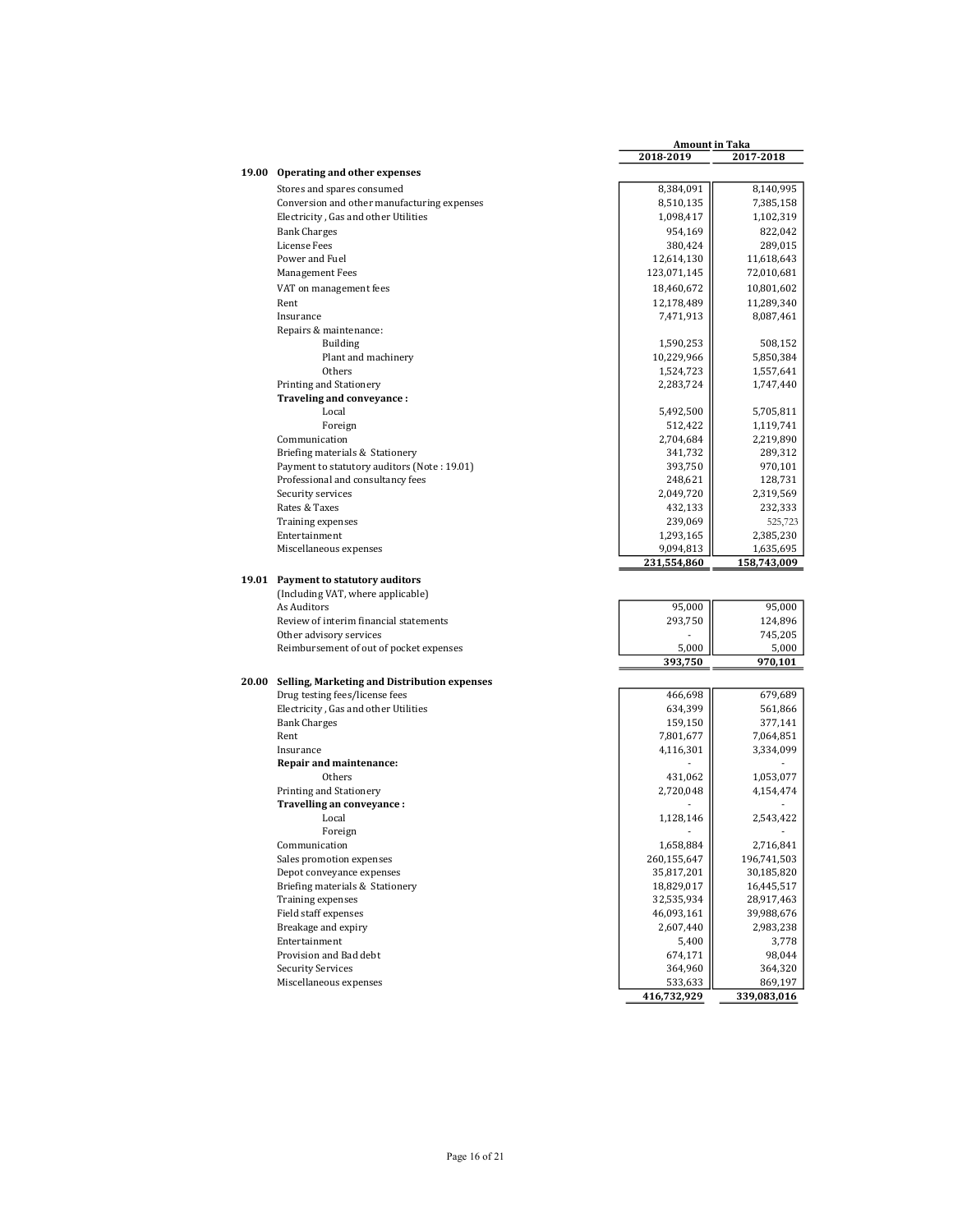|       |                                                                                                                                                                                                | <b>Amount in Taka</b> |             |
|-------|------------------------------------------------------------------------------------------------------------------------------------------------------------------------------------------------|-----------------------|-------------|
|       |                                                                                                                                                                                                | 2018-2019             | 2017-2018   |
| 21.00 | Deferred tax expense                                                                                                                                                                           |                       |             |
|       | Closing deferred tax liability                                                                                                                                                                 | 73,942,664            | 69,191,973  |
|       | Opening deferred tax liability                                                                                                                                                                 | 69,191,973            | 64,371,799  |
|       | Total                                                                                                                                                                                          | 4,750,691             | 4,820,173   |
|       |                                                                                                                                                                                                |                       |             |
| 22.00 | Workers' Profit Participation and Welfare Fund                                                                                                                                                 | 24,299,304            | 19,843,245  |
|       | As per Labor Act 2006 (under chapter 15), the company has made the provision of 5% on profit before tax to<br>Workers' Profit Participation and Welfare Fund for the year ended 31 March 2019. |                       |             |
| 23.00 | <b>Capacity utilization</b>                                                                                                                                                                    | 2018-19               | 2017-18     |
|       | Installed capacity (tablets/capsules) in pieces                                                                                                                                                | 348,932,000           | 348,932,000 |
|       | Utilized capacity (tablets/capsules) in pieces                                                                                                                                                 | 278.200.378           | 279.946.934 |
|       | Percentage of utilization (%)                                                                                                                                                                  | 79.73%                | 80.23%      |
| 24.00 | Information relating to consumption of materials                                                                                                                                               |                       |             |
|       | <b>3010.3010</b>                                                                                                                                                                               | 3045.3040             |             |

|                   | 2018-2019 |             | 2017-2018                |             |
|-------------------|-----------|-------------|--------------------------|-------------|
|                   | Quantity  | Value       | Quantity                 | Value       |
|                   | Кg        | Taka        | Кg                       | Taka        |
| Raw materials     | 108.700   | 563,750,419 | 92.323                   | 337.866.838 |
| Packing materials | -         | 32,215,096  | $\overline{\phantom{0}}$ | 29,560,034  |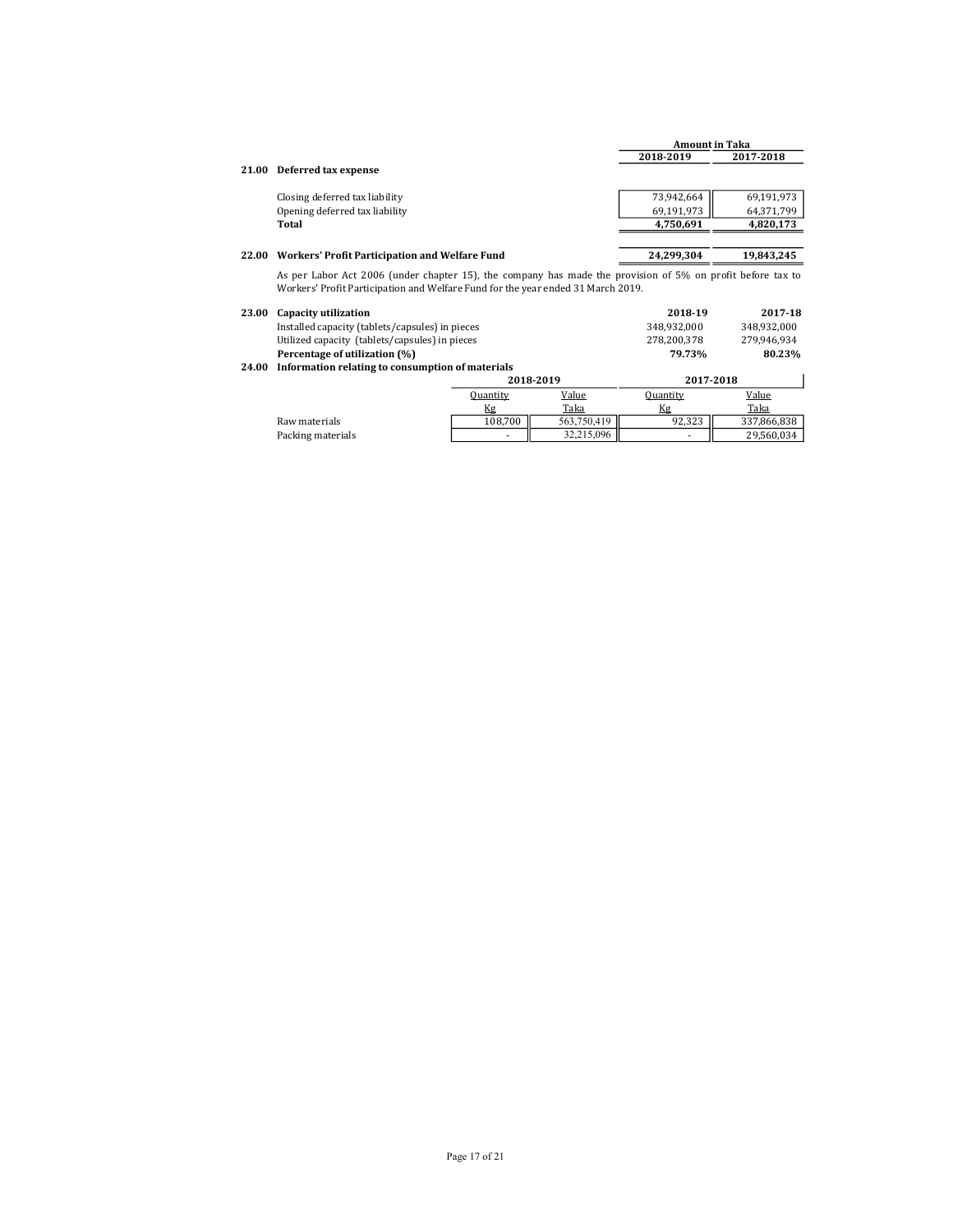| <b>Amount in Taka</b> |           |  |
|-----------------------|-----------|--|
| 2018-2019             | 2017-2018 |  |

Amount in Taka

### 25.00 Value of imports calculated on CIF basis

During the year, the company imported the following items in foreign currencies including in transit :

|                       |            | 2018-2019           |                    | 2017-2018               |                        |
|-----------------------|------------|---------------------|--------------------|-------------------------|------------------------|
| <b>Particulars</b>    | Currency   | Foreign<br>currency | Equivalent<br>Taka | <b>Foreign currency</b> | <b>Equivalent Taka</b> |
| Raw materials         | <b>USD</b> | 7,790,720           | 707,137,788        | 5,422,792               | 478,979,038            |
|                       | EURO       |                     |                    | 32,096                  | 2,749,913              |
| Packing materials     | <b>USD</b> | 232.147             | 21,515,189         | 121,663                 | 10,755,140             |
|                       | <b>USD</b> | 297,560             | 30,034,344         | 102,640                 | 10,173,262             |
| Capital machinery and | CHF        |                     |                    |                         |                        |
| spare parts           | EURO       | 10,387              | 1,074,341          | 35,720                  | 3,210,298              |
|                       | <b>YEN</b> |                     |                    |                         |                        |
| Promotional inputs    | <b>USD</b> |                     |                    |                         |                        |
| Total                 |            |                     | 759,761,663        |                         | 505,867,651            |

### 26.00 Particulars of employees

The number of employees engaged by the company during the year and part thereof was 719 (2018: 699) and all the staff of the Company are drawing salary and allowances above Tk. 3,000 per month.

|       |                                | 2018-2019   | 2017-2018   |
|-------|--------------------------------|-------------|-------------|
| 27.00 | Basic earnings per share (EPS) | Taka        |             |
|       | Profit after tax               | 285,355,876 | 242,763,700 |
|       | Number of shares               | 600.000     | 600,000     |
|       | <b>EPS</b>                     | 475.59      | 404.61      |
|       | $\sim$ $\sim$                  |             |             |

#### 28.00 Operating leases - Leases as lessee

The company usually leases office premises, factory land and guest house. The leases typically run for a period of years as mentioned in the lease agreements, with an option to renew the lease after that date.

#### 28.01 Future minimum lease payments

As at 31 March, the future minimum lease payments under non-cancellable lease were as follows.

|       | Less than one year                         | 4,781,590   | 4,758,325    |
|-------|--------------------------------------------|-------------|--------------|
|       | Between two and five years                 | 21,042,264  | 20,811,010   |
|       | More than five years                       | 123,512,246 | 131,385,412  |
|       |                                            | 149,336,100 | 156,954,747  |
|       | 28.02 Amounts recognized in profit or loss |             |              |
|       | Lease rent-Factory                         | 4,982,992   | 4,567,992    |
|       | Lease rent-Other                           | 14822238    | 13,537,166   |
|       | Contingent rent expenses                   | 314.932     | 249,033      |
|       |                                            | 20,120,162  | 18,354,191   |
| 29.00 | <b>Contingent liability</b>                |             |              |
|       | (a) Bank guarantee                         | 557,432     | 557,432      |
|       | (b) Letter of credit                       | 147.105.813 | 119.274.480  |
|       | (c) Income tax:                            |             |              |
|       | For the Assessment Year 2016-2017          |             | 2,832,825.00 |
|       | For the Assessment Year 2014-2015          | 160.039     | 160,039      |
|       |                                            | 147,823,284 | 122.824.776  |

 30.01 The company has filed appeal at Tax Appellate Tribunal against the order of the Deputy Commissioner of Taxes as well as the Commissioner of Taxes (Appeal) on the matter of income tax assessments. Outcome of which is uncertain. However, the company's management feels that the claim by the Tax authority is unjustified and the company has fair grounds for having the judgment in their favor.

#### 30.00 Events after the date of statement of financial position

There is no significant events subsequent to the date of statement of financial position to report which had an influence on the statement of financial position or the Statement of profit or loss and other comprehensive income that require adjustments or separate disclosure.

#### 31.00 Financial risk management objective and policies

The Board of Directors has the overall responsibility for the establishment and oversight of the Company's risk management framework. The Board is responsible for developing and monitoring the Company's risk management policies.

31.01 Credit risk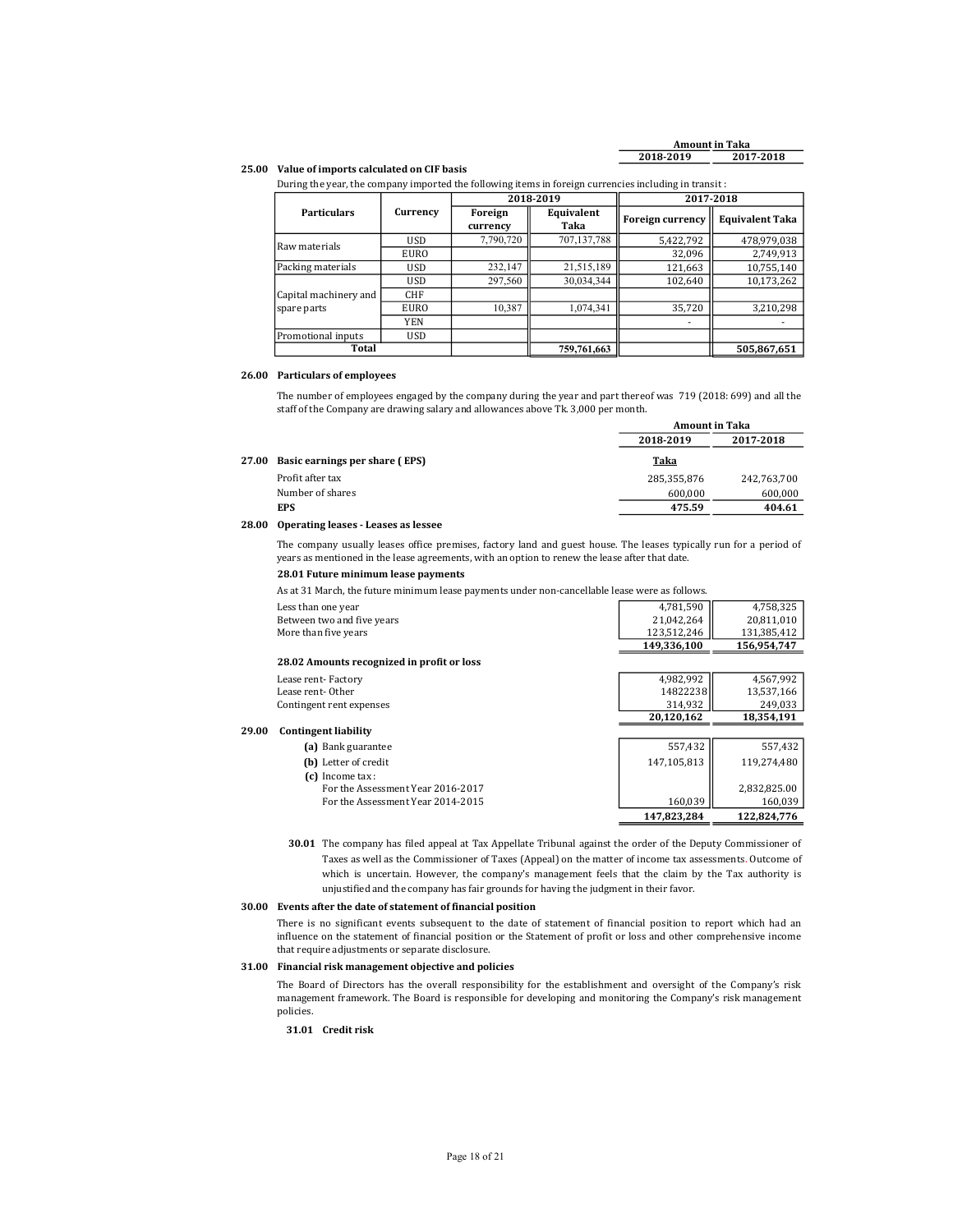|           | <b>Amount in Taka</b> |
|-----------|-----------------------|
| 2018-2019 | 2017-2018             |

Credit risk represents the accounting loss that would be recognized at the reporting date if counter parties fail completely to perform as contracted. It mainly comprises of Trade and other receivables, bank balances and Advances, deposits and prepayments (except receivable from Govt.). The Company's maximum exposure to credit risk at the reporting date is as follows:

| Trade and other receivables<br>Cash and cash equivalents (except cash in hand) | 59,730,566<br>1,249,344,308 | 41,298,352<br>959,068,528 |
|--------------------------------------------------------------------------------|-----------------------------|---------------------------|
| Advances, deposits and prepayments (except receivable from Govt.               | 113,393,852                 | 104,154,446               |
|                                                                                | 1,422,468,726               | 1,104,521,326             |
| The aging of trade receivables at the reporting date is as follows:            |                             |                           |
| Due over twelve months                                                         |                             |                           |
| Due over six months                                                            | 4,343,010                   | 4,893,246                 |
| Due below six months                                                           | 53,128,192                  | 34,260,916                |
|                                                                                | 57,471,202                  | 39,154,162                |
| Less: Provision for doubtful debts                                             | 3,627,173                   | 3,722,679                 |
|                                                                                | 53.844.029                  | 35,431,483                |

To mitigate the credit risk against trade and other receivables, the company has a system of specific credit line period to the parties. This outstanding period and amount are regularly monitored. The Company endeavors to cover the credit risks on all other receivables, where possible, by restricting credit facility and stringent monitoring.

### 31.02 Liquidity risk

Liquidity risk is the risk that the Company will not be able to meet its financial obligations as they fall due.

The table below summarises the Company's financial liabilities as at the reporting date.

| Trade payable and liabilities for expenses | 704,203,703<br>704.203.703 | 468.327.889<br>468.327.889 |
|--------------------------------------------|----------------------------|----------------------------|
|                                            |                            |                            |

Maintaining sufficient cash, the availability of funding through an adequate amount of committed bank facilities, the company manages the liquidity risk.

### 31.03 Market risk

Market risk is the risk that the fair value of future cash flows of a financial instrument will fluctuate because of changes in market prices such as foreign exchange rates, interest rates and other price risks. The objective of market risk management is to manage and control market risk exposures within an acceptable range.

#### 31.03.01 Foreign currency risk

The risk that the fair value or future cash flows of a financial instrument will fluctuate because of changes in foreign exchange rates. The Company's exposure to the risk of changes in foreign exchange rates relates primarily to company's operating activities with the foreign suppliers.

The Company's exposure to foreign currency risk in major currencies at their gross values is as follows:

|                     | Foreign     |                          | 31-Mar-18                |  |
|---------------------|-------------|--------------------------|--------------------------|--|
|                     | currency    | Taka                     | Taka                     |  |
| Current liabilities | <b>EURO</b> | $\overline{\phantom{0}}$ | $\overline{\phantom{0}}$ |  |
|                     | l POUND     | $\overline{\phantom{0}}$ |                          |  |
|                     | <b>USD</b>  | 1,346,749                | 78,765,773               |  |

The Company did not experience with any unusual profit or loss causing from foreign exchange fluctuation till date.

#### 31.03.02 Interest rate risk

Interest rate risk is the risk that the fair value or future cash flows of a financial instrument will fluctuate because of changes in market interest rates. The Company's exposure to the risk of changes in market interest rate relates primarily to the Company's short-term deposits.

At the reporting date, the average interest rate of the Company's investment in Fixed Deposit was as follows:

|                                           | 31-Mar-19 | 31 Mar-18                | 31 Mar 19             | 31 Mar 18   |  |
|-------------------------------------------|-----------|--------------------------|-----------------------|-------------|--|
|                                           |           | <b>Effective rates %</b> | <b>Amount in Taka</b> |             |  |
| Investment in Fixed Deposit 2.30% - 5.00% |           | 1.75% - 3.75%            | 1.155.557.432         | 925.557.432 |  |

#### 31.03.03 Other price risk

Price risk is the risk that the fair value or future cash flows of a financial instrument will fluctuate because of changes in market prices (other than those arising from interest rate risk and currency risk). The Company is not exposed to any equity price risk, as the Company does not have any investment in equity shares. The Company also is not exposed to commodity price risk.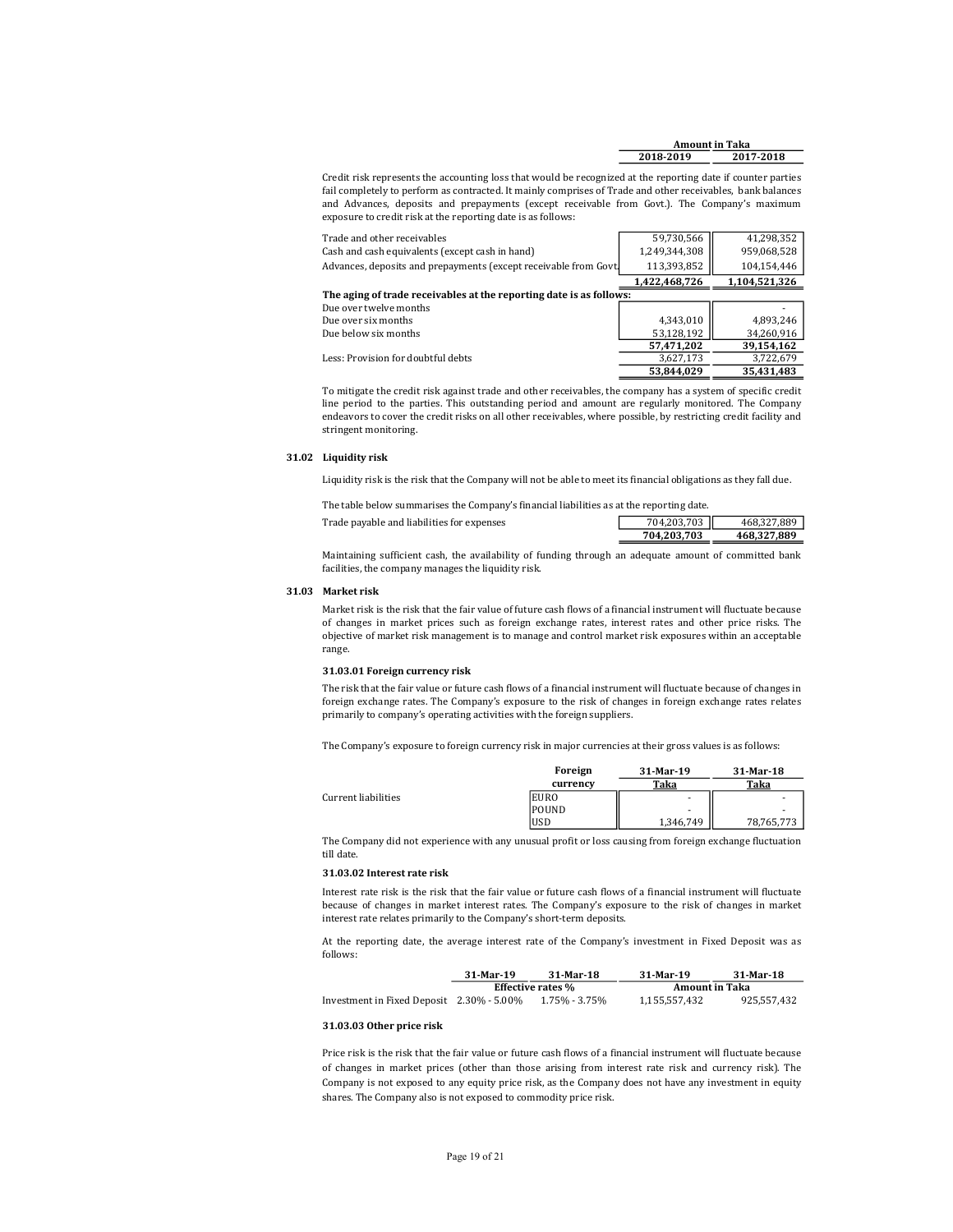# 32.00 Related party disclosures

### (a) Related party transactions

During the year, the company made a number of transactions with related party in the normal course of business. Name of the related party, nature of those transactions and total value have been set out in accordance with the provisions of IAS-24: Related Party Disclosure.

| Name of the related  | Nature of<br>transaction |                | 31-Mar-19                   | 31-Mar-18         |                   |
|----------------------|--------------------------|----------------|-----------------------------|-------------------|-------------------|
| party transaction    |                          | Relationship   | <b>Transaction</b><br>value | <b>Amount due</b> | <b>Amount due</b> |
| l Sun Pharmaceutical | Raw materials            |                | 988.511                     |                   |                   |
| Industries Limited,  | Expenses                 | Parent company |                             |                   |                   |
| India                | Management fees          |                | 123,071,146                 | 367.515.644       | 244.444.499       |
|                      |                          |                | 124.059.657                 | 367.515.644       | 244.444.499       |

### (b) Compensation of Key Management Personnel

The following disclosures are made in accordance with the provisions of IAS: 24 Related Party Disclosures, in respect of the compensation of key management personnel. Under IAS 24, 'Key Management Personnel' are those persons having authority and responsibility for planning, directing, and controlling the activities of the entity, directly or indirectly, including any directors (whether executive or otherwise) of the entity.

The transactions of the current members of the Board of Management is set out below.

| Name of the related           | Nature of         |                                      | 31-Mar-19                   | 31-Mar-18         |                   |
|-------------------------------|-------------------|--------------------------------------|-----------------------------|-------------------|-------------------|
| party transaction             | transaction       | Relationship                         | <b>Transaction</b><br>value | <b>Amount due</b> | <b>Amount due</b> |
| Mr. Sukumar Ranjan<br>l Ghosh | Factory Land Rent | Director                             | 1,038,180                   |                   |                   |
| Mrs. Abha Rani<br> Ghosh      |                   | Factory Land Rent Spouse of Director | 1,245,816                   |                   |                   |
|                               |                   |                                      | 2,283,996                   |                   |                   |